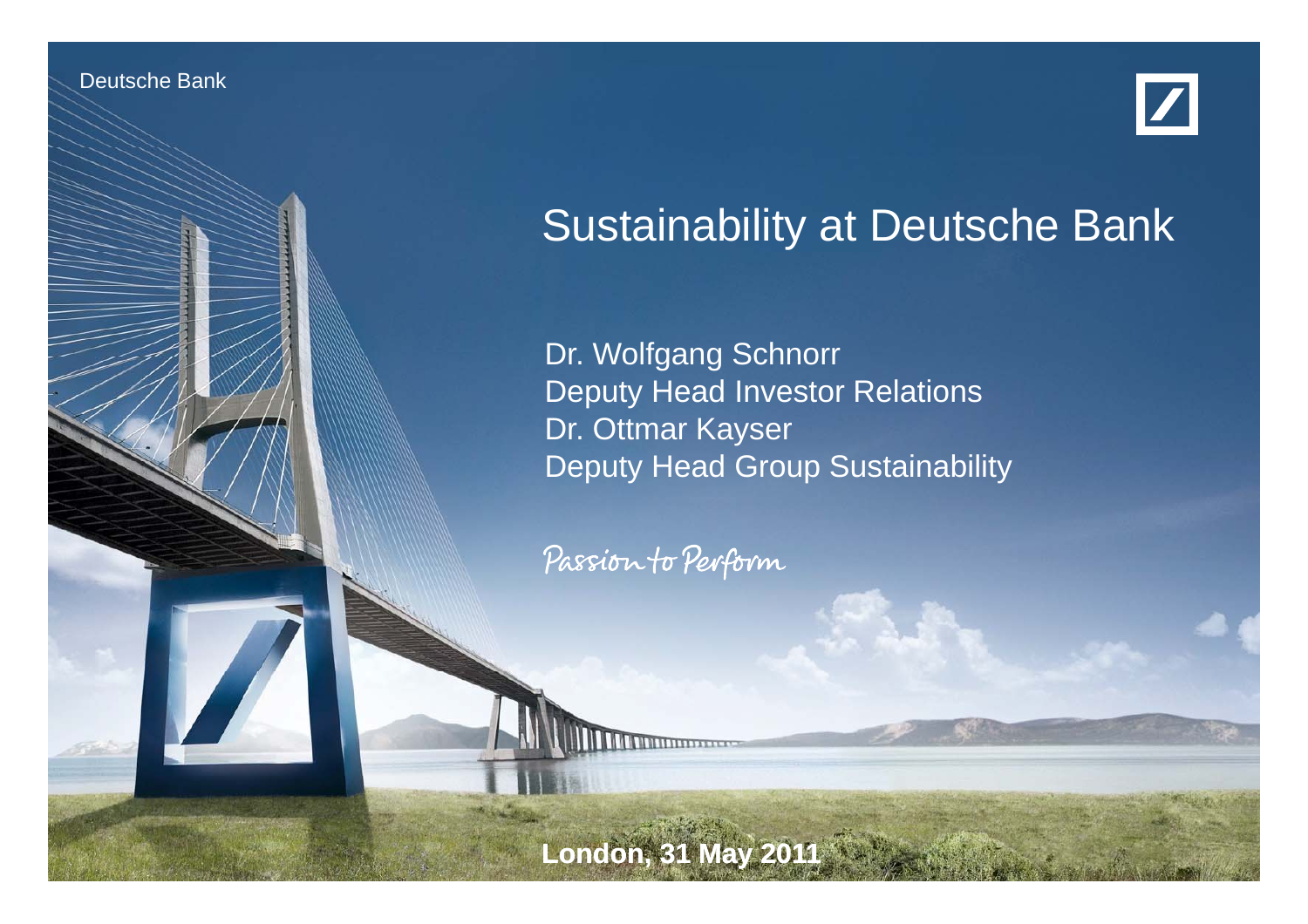

#### **1Core aspects of Deutsche Bank's sustainability strategy**

- 2 Environmental aspects
- 3Social aspects
- 4Governance aspects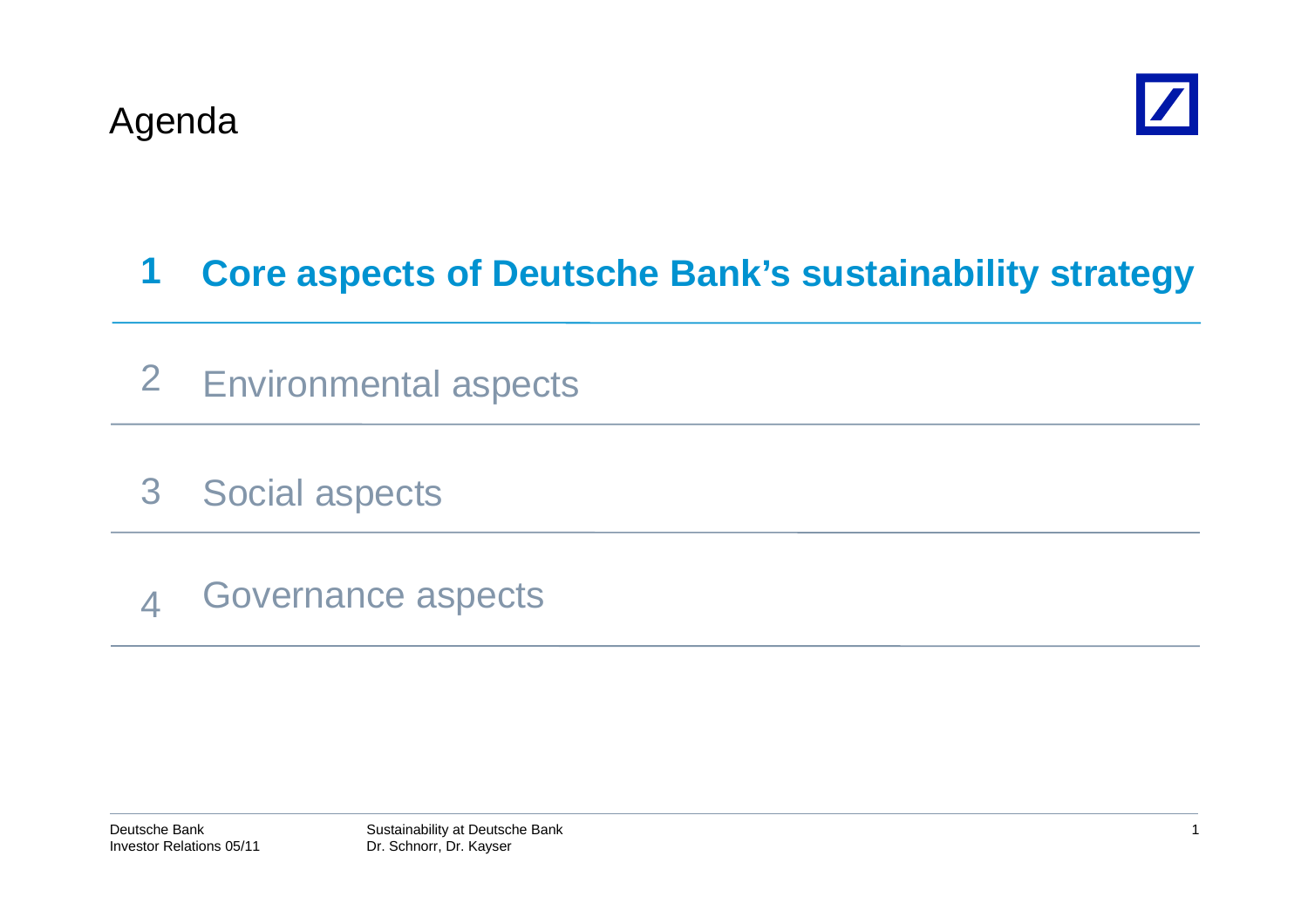### Key accomplishments in 2010



| Further implementation of our climate strategy<br>Reduction of Deutsche Bank's carbon emissions by approximately 60 % compared to the 2007<br>baseline figures (offsets included)<br>Further development of sustainable funds and thematic funds of DWS Investments and<br>DB Advisors with a total of EUR 2.8 bn of invested assets at the end of 2010<br>Named "Best Renewable Energy Finance House 2010 - Europe" based on a reader survey by<br>Environmental Finance and Carbon Finance magazine |
|-------------------------------------------------------------------------------------------------------------------------------------------------------------------------------------------------------------------------------------------------------------------------------------------------------------------------------------------------------------------------------------------------------------------------------------------------------------------------------------------------------|
| Fostering of gender diversity by grooming female candidates for executive positions within the<br>bank<br>"Accomplished Top Leaders Advancement Strategy" ("ATLAS")<br>Further development of Deutsche Bank's leadership in the microfinance industry<br>Launch of e-learning tool on sustainability available for all Deutsche Bank employees                                                                                                                                                        |
| Reward governance structure further enhanced<br>Expansion of Deutsche Bank's risk management framework<br>Inclusion of a focus on risks associated with transactions in carbon-intensive industries<br>("green filter"-statement)<br>Regional alignment of our sustainability management system with the ISO 14001 standard<br>Certification of our Italian and Japanese locations in 2010                                                                                                            |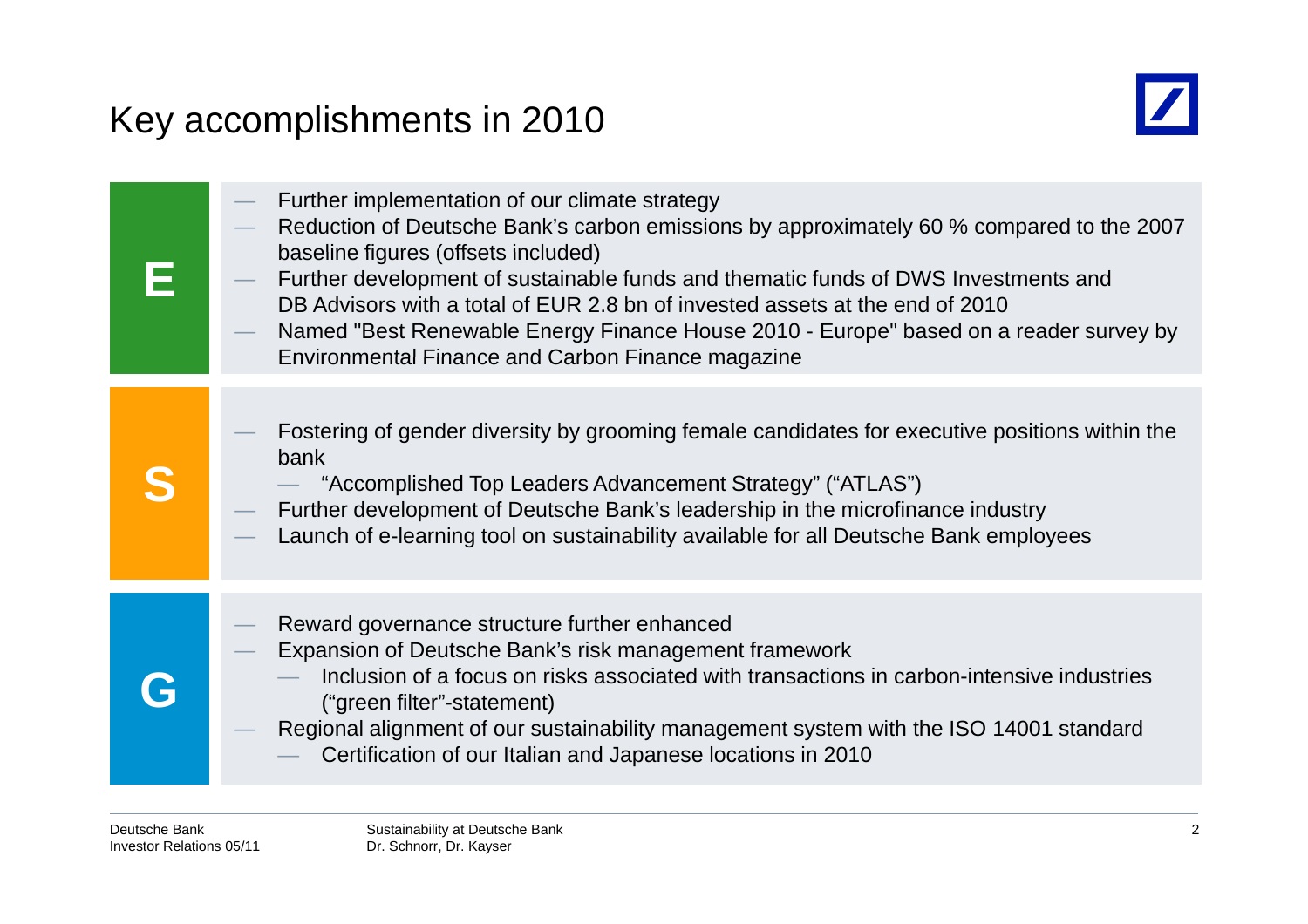# $\boldsymbol{Z}$

### Governance of Deutsche Bank's sustainability management Certified under ISO 14001



reporting lines; flow of information

Deutsche BankInvestor Relations 05/11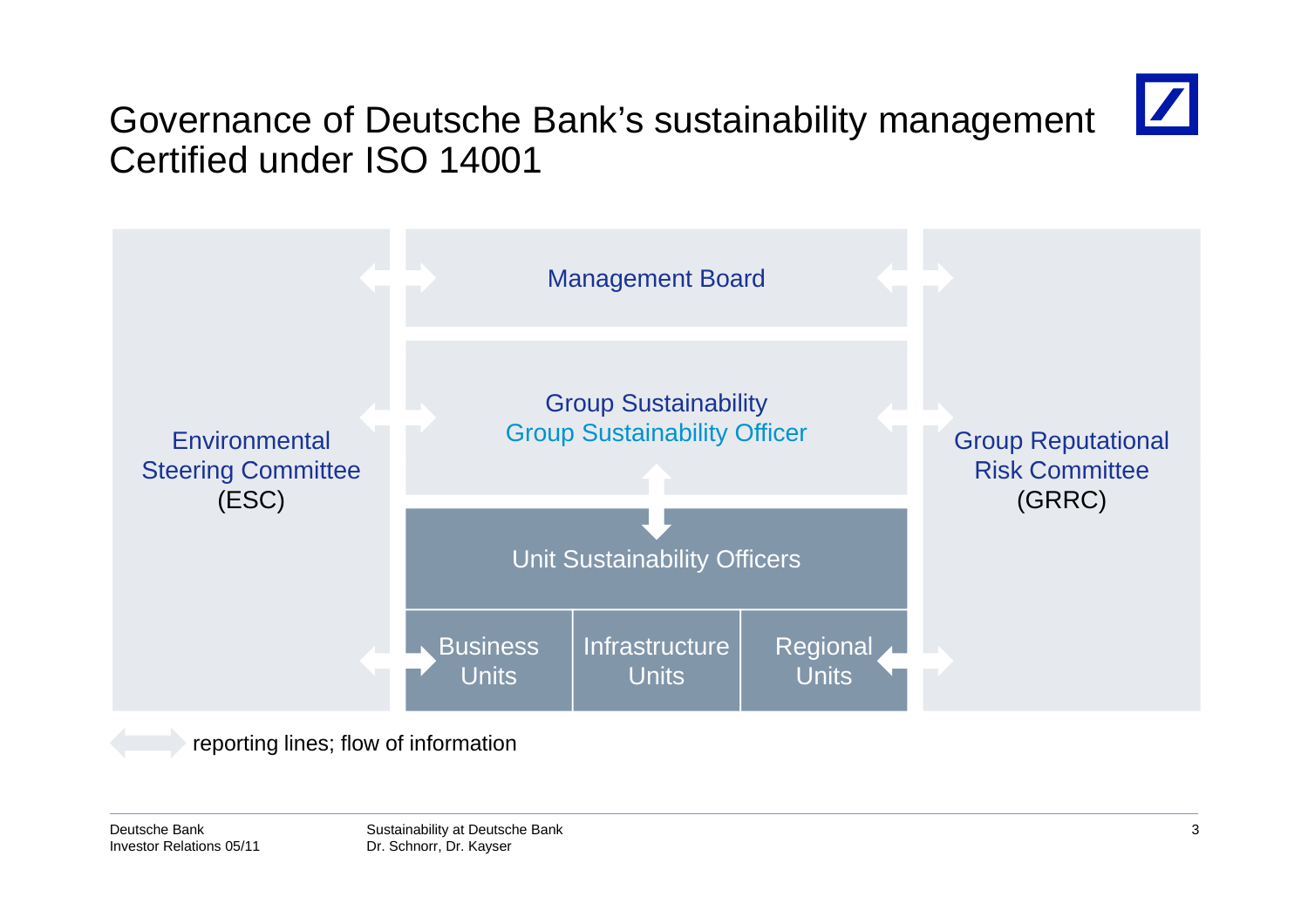#### Holistic risk management approach



#### **External commitments**UN Global Compact **Internal guidelines EXECTE CORPORATION CONSUMING CORPORATION** Corporate Governance/Human UNEP-FI Declaration of Sustainable Development  $\,$  UN Declaration of Human Rights Resources Code of Conduct – Code of Ethics **Sustainability**  Policies and standards **Environmental aspects** Principles for Responsible Investment (PRI) World Bank standards  $-$  OECD guidelines for Risk Management Credit Directives adressing environmental issues, embargoes & related restrictions, betting & gambling, **Social Social Exercise Exercise** Politicians, Social **Social Social Social Social Social Social** Section **Social** Section **Social** Section **Section** Section **Section** Section **Section** Section **Section** Section **Secti** multinational companies Wolfsberg Principles — Financial Task Force on Money<br>Laundering (FAFT) Industry analyses Compliance/Anti-Money Laundering Global Compliance Core Principles Anti-Money Laundering Policy **aspects** ISO 14001 New Client Adoption Reputation Risk Policy Corporate Development Acquisition and Due Diligence Standards **Governance aspects** Global Sourcing Global Sourcing Policy Travel Policy

#### Our commitment to international standards is an integral part of our internal policy framework

Deutsche BankInvestor Relations 05/11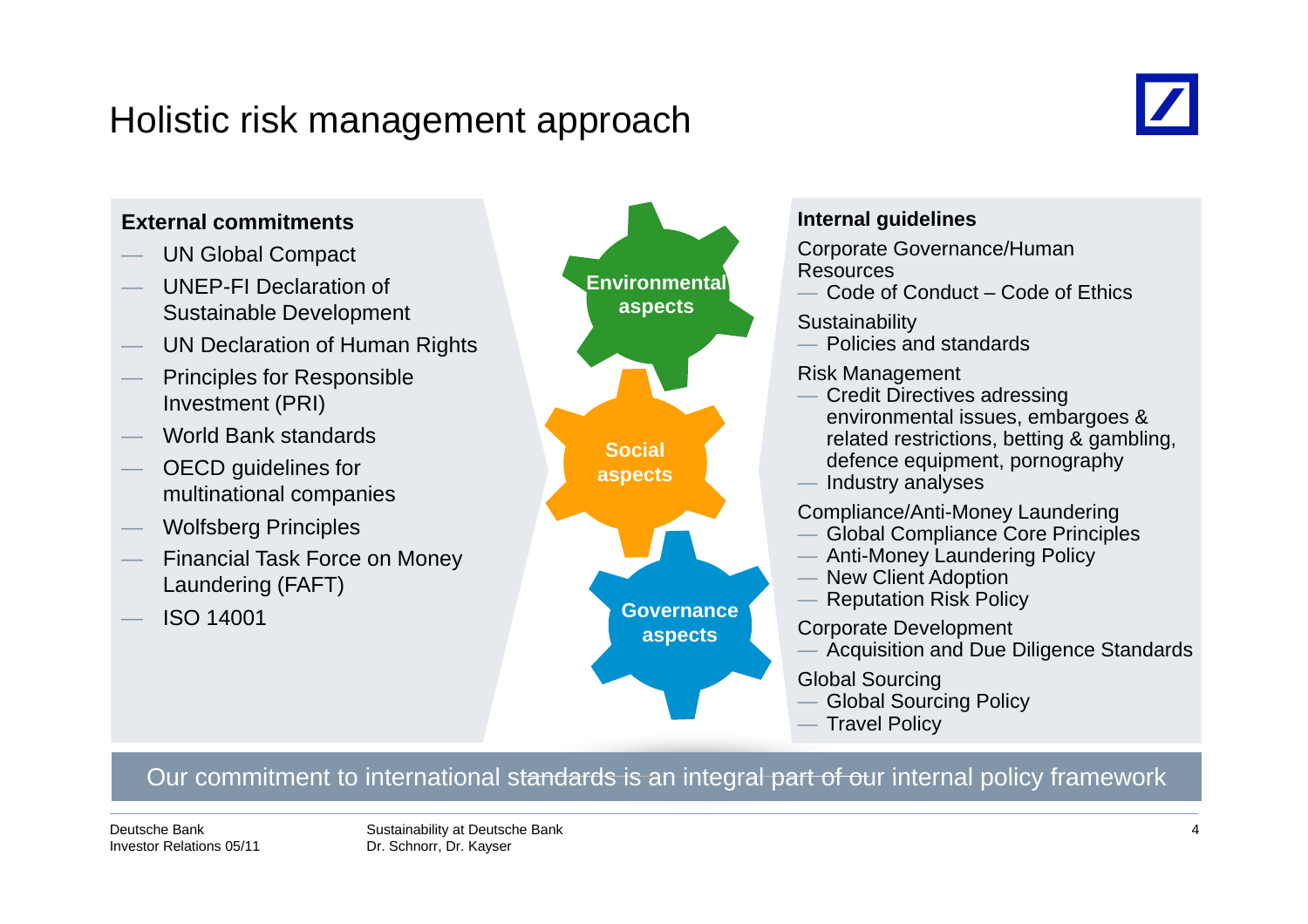#### Reputational risk escalation process



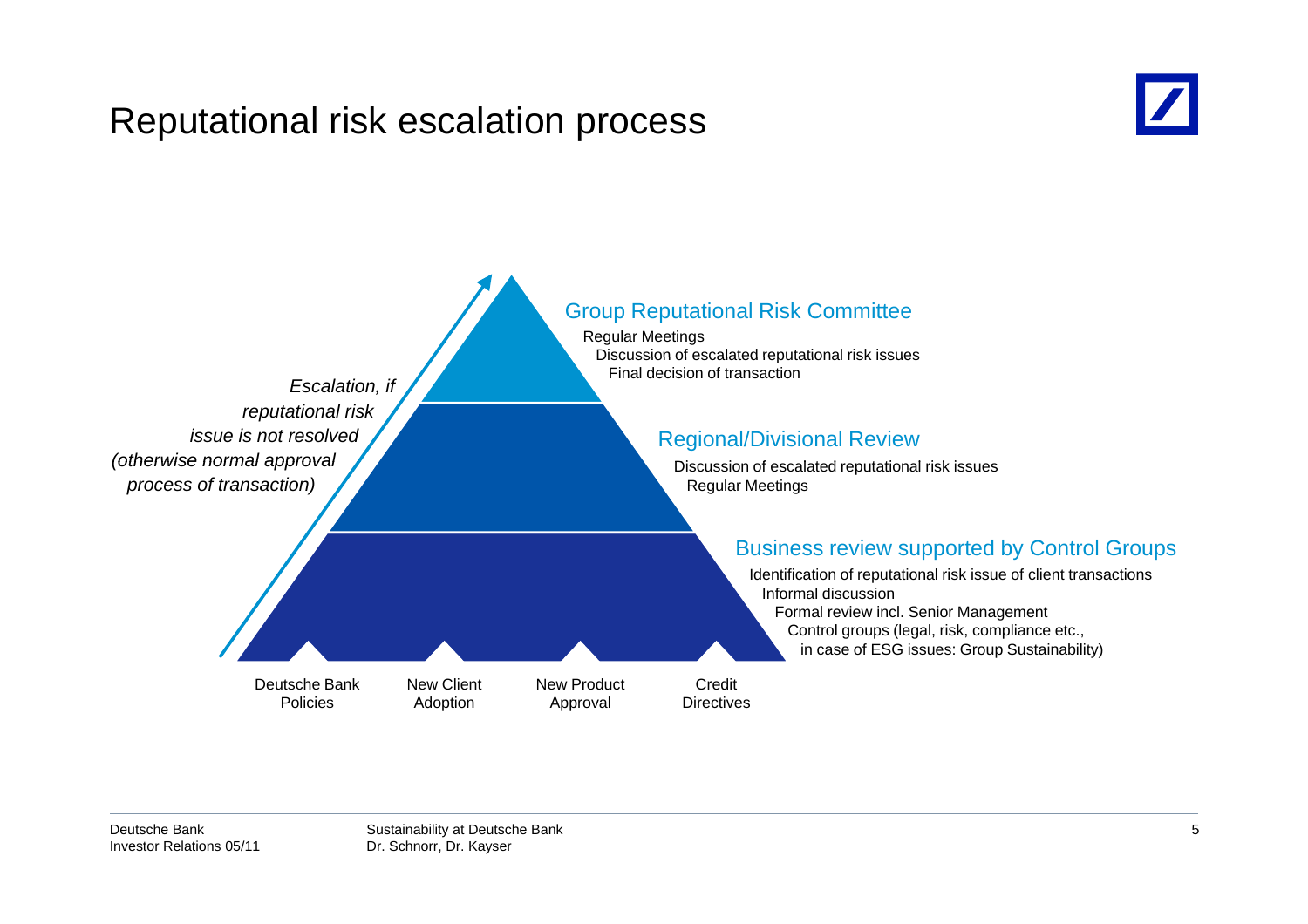## Credit Directives – core principles for our banking business



#### Defence equipment

"We will not consider any involvement in transactions connected with specific types of weapons, in particular antipersonnel landmines, cluster bombs or ABC weapons."…



#### Pornography/"Red Light Area"

"Deutsche Bank will not enter into business relationships with counterparts belonging or being close to the pornographic sector or adjacent areas (red light area)."…



#### Betting & gambling industry

"We specifically do not want to be connected to counterparties within this industry which show signs of proximity to problematic areas (e.g. red light sphere) or which are prone to serve as basis for illegal activities, as for example the handling of cash entails the possibility of money laundering."…



#### Environmental issues

"Deutsche Bank regards the responsible treatment of the environment as an integral part of its corporate identity. […] In addition to complying with the legal provisions relating to environmental protection, we undertake to protect natural resources such as air, water, and soil. […] We will not finance certain globally banned products, e.g. CFC, asbestos."…



#### Embargos & related restrictions

"All European embargoes apply to the entire Deutsche Bank Group. In addition, local regulations that go beyond the restrictions introduced by the EC have to be followed by those directly affected thereby."….

Deutsche BankInvestor Relations 05/11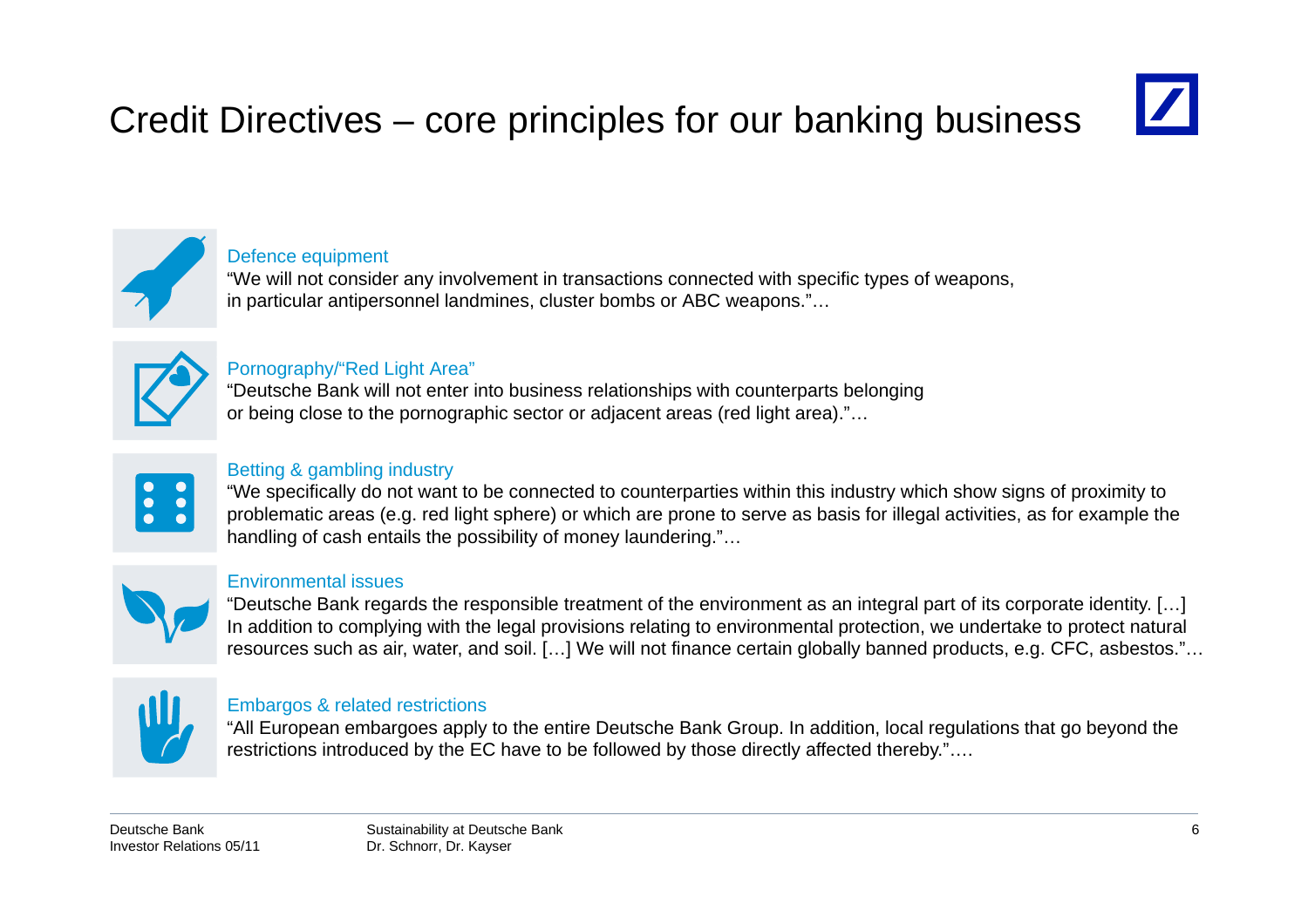# "Green Filter" – special focus on carbon intensive industries

Green Filter Question – part of the Reputational risk management program policy

Does the transaction relate to activity which may be described as harmful to the environment?

Is the transaction consistent with the Bank's aspiration to be a leader in the transition to a low-carbon society?

Is the transaction consistent with the Bank's intention to contribute to greater carbon efficiency – accepting that in some circumstances it will still be necessary to finance carbon intensive industries as the transition to a low carbon society?

Does the risk extension facilitate a commercial business activity that increases the "carbon footprint" of a counterparty active in the areas of coal, forestry, agriculture, mining, cement or chemicals sector?

Are the economics of the transaction likely to be materially affected if anticipated changes to the regulation of greenhouse gases are introduced?

Deutsche Bank's climate strategy is the foundation of the "Green Filter"

Deutsche BankInvestor Relations 05/11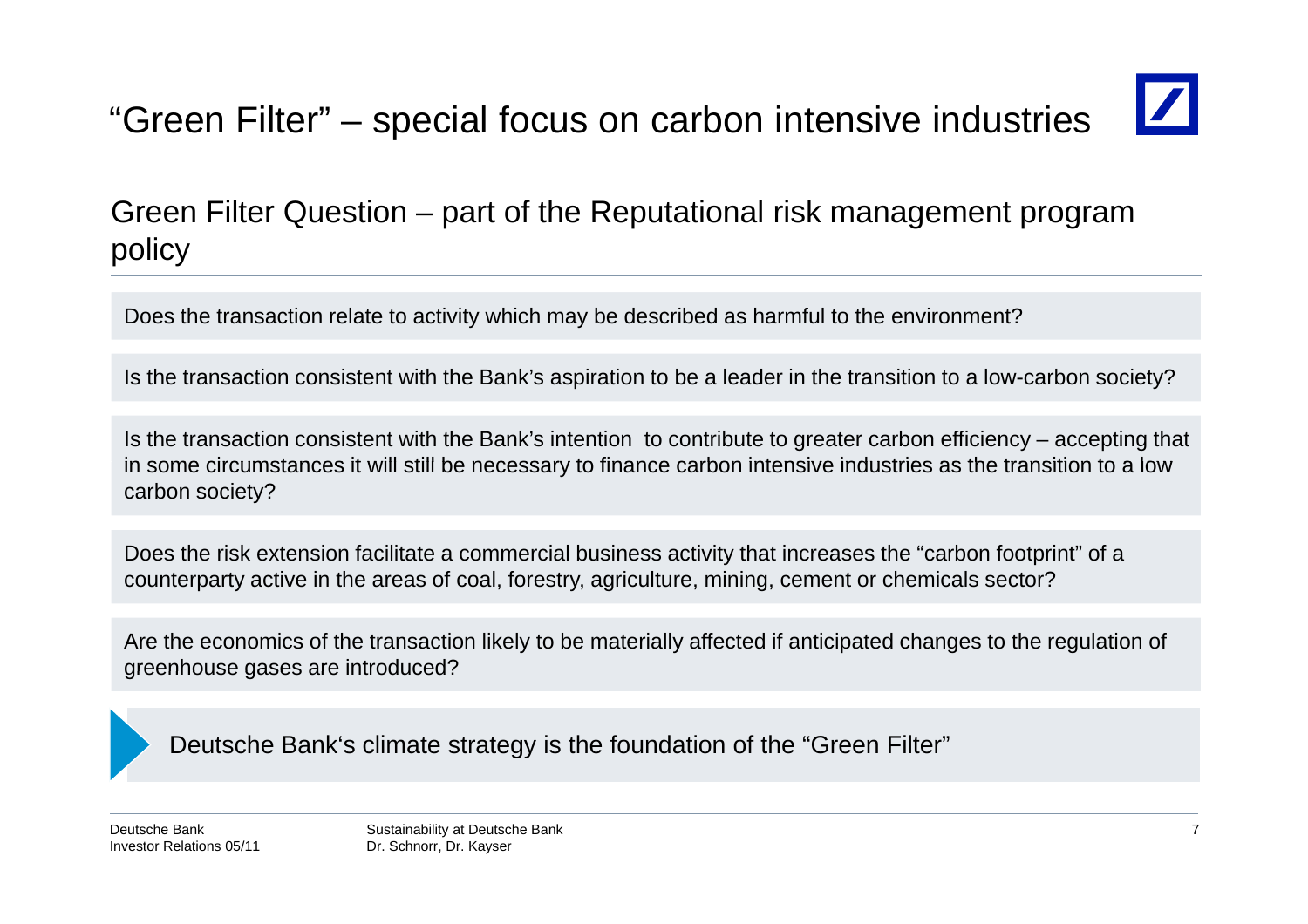## DWS ESG Policies



- DWS principals for engagement, controversial investments and extended due dilligence
- Based on global norms, e.g.
	- UN Global Compact Principles
	- OECD Guidelines for Multinational Companies
- Engagement process:
	- Dialogue with company
	- Public dialogue
	- Possible exclusion, if no improvements mid- to long term
- Extended due diligence:
	- Serious offense against international ESG standards and/or law
	- Unsuccessful engagement beforehand
- Integration in proprietary systems
- Monitoring by internal processes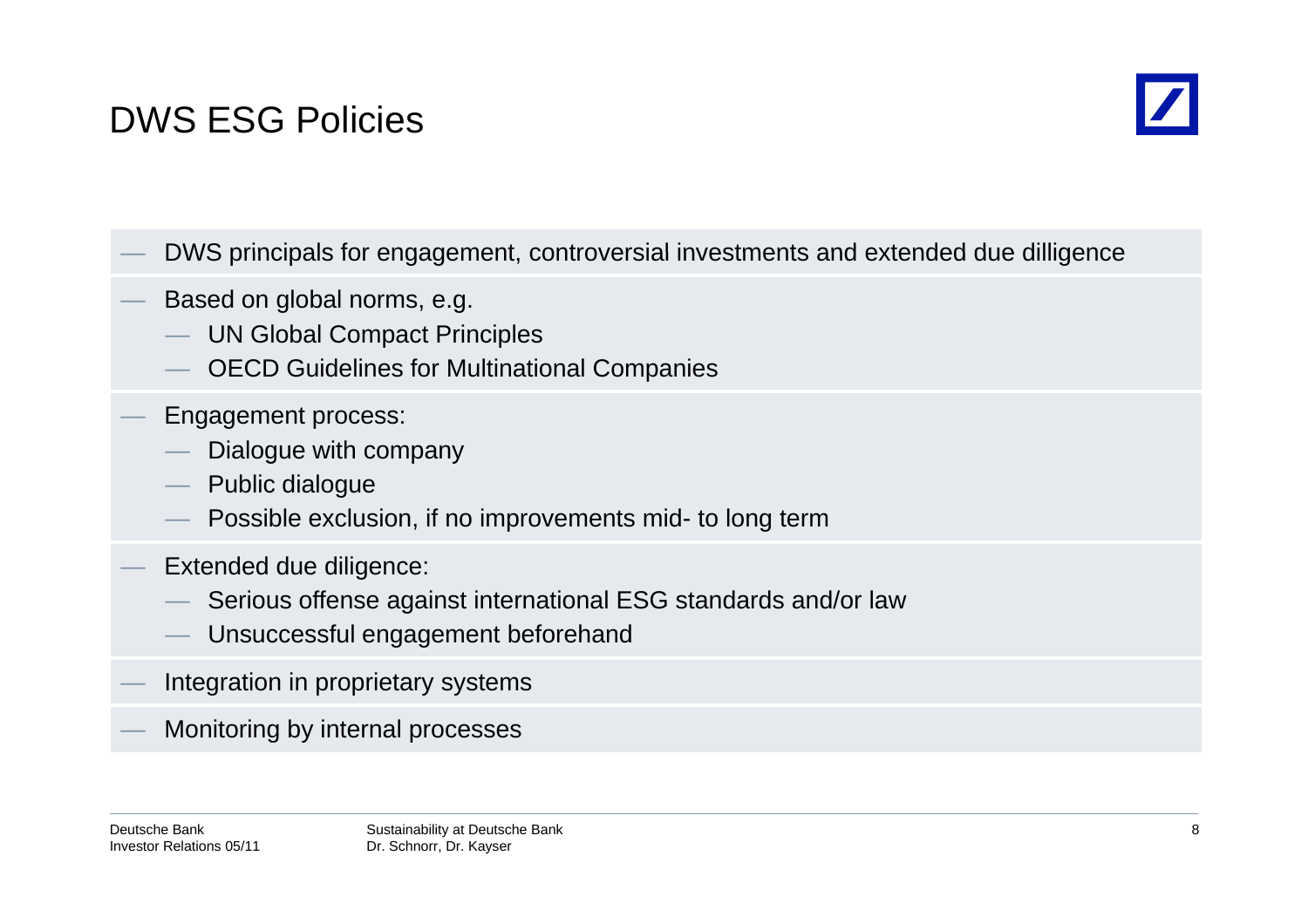

### 1 Core aspects of Deutsche Bank's sustainability strategy

### **2 Environmental aspects**

- 3 Social aspects
- 4 Governance aspects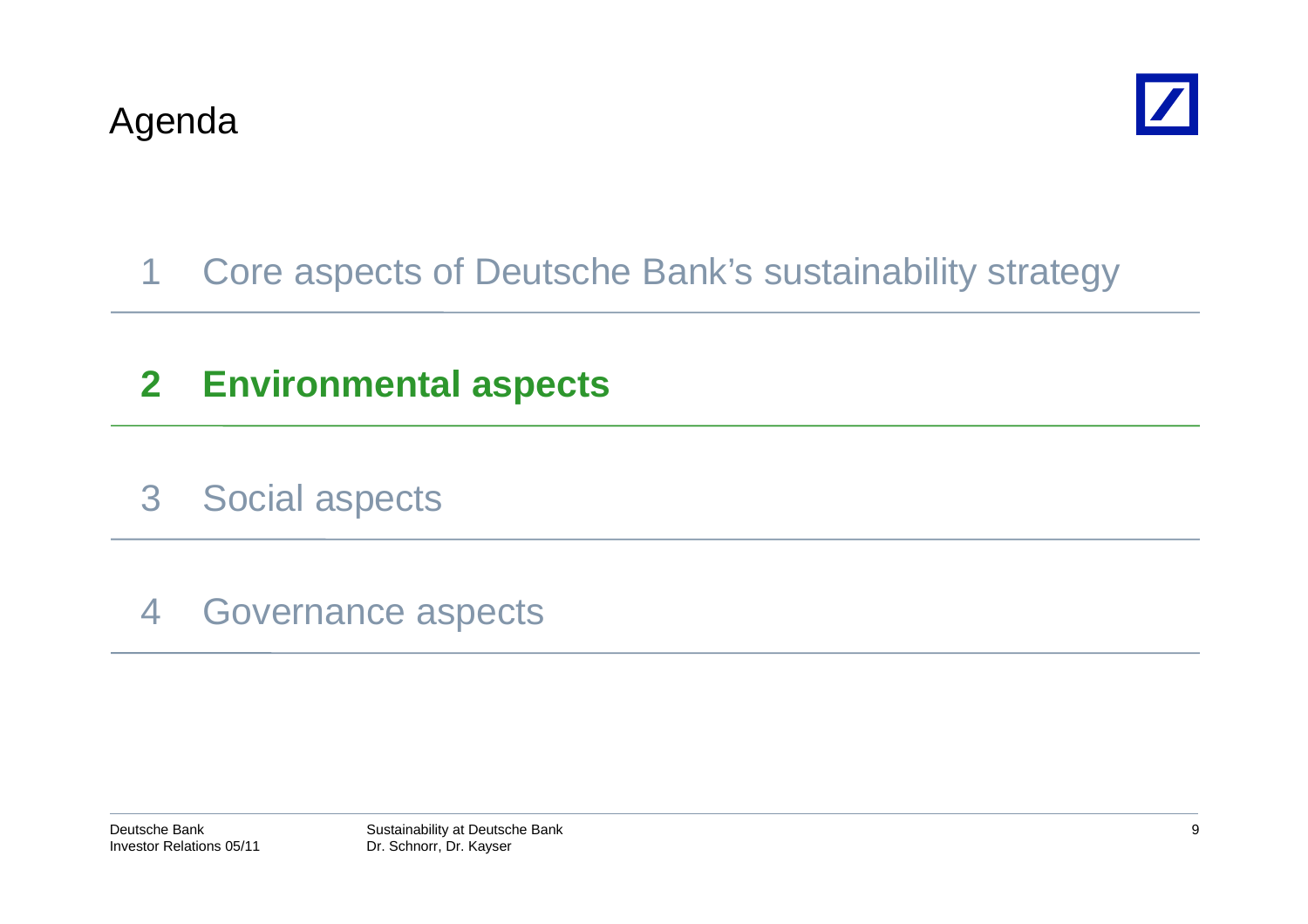#### Deutsche Bank's climate strategy Fields of activity within our climate strategy

- Green technology/renewables
- Energy efficiency in buildings
- $-$  Emissions trading
- Infrastructure for natural resources
- Support of innovative projects (e.g. "Power from the desert")
- Principal investments (e.g. private equity, asset private equity, asset<br>management activities,<br>which management activities, corporate investments, M&A deals)



#### Financial Intermediary Eco Efficiency Manager Climate Ambassador

- Energy efficiency in buildings
- Eco-efficient IT
- $-$  Use of renewable energies
- Neutralization of inevitable emissions through strictly regulated certificates
- Climate neutrality of our global business operations from 2013 onwards

- Informing clients and the general public (website "Banking on Green", DB Research, mandates)
- Proactive dialog with decision makers and regulators
- Raising awareness among our employees (e.g. Intranet platform "A Passion for the Planet")
- shareholders and investors
- Supporting innovative initiatives (e.g. GET FiT Programme, Solar Impulse)

Deutsche BankInvestor Relations 05/11 **ESG**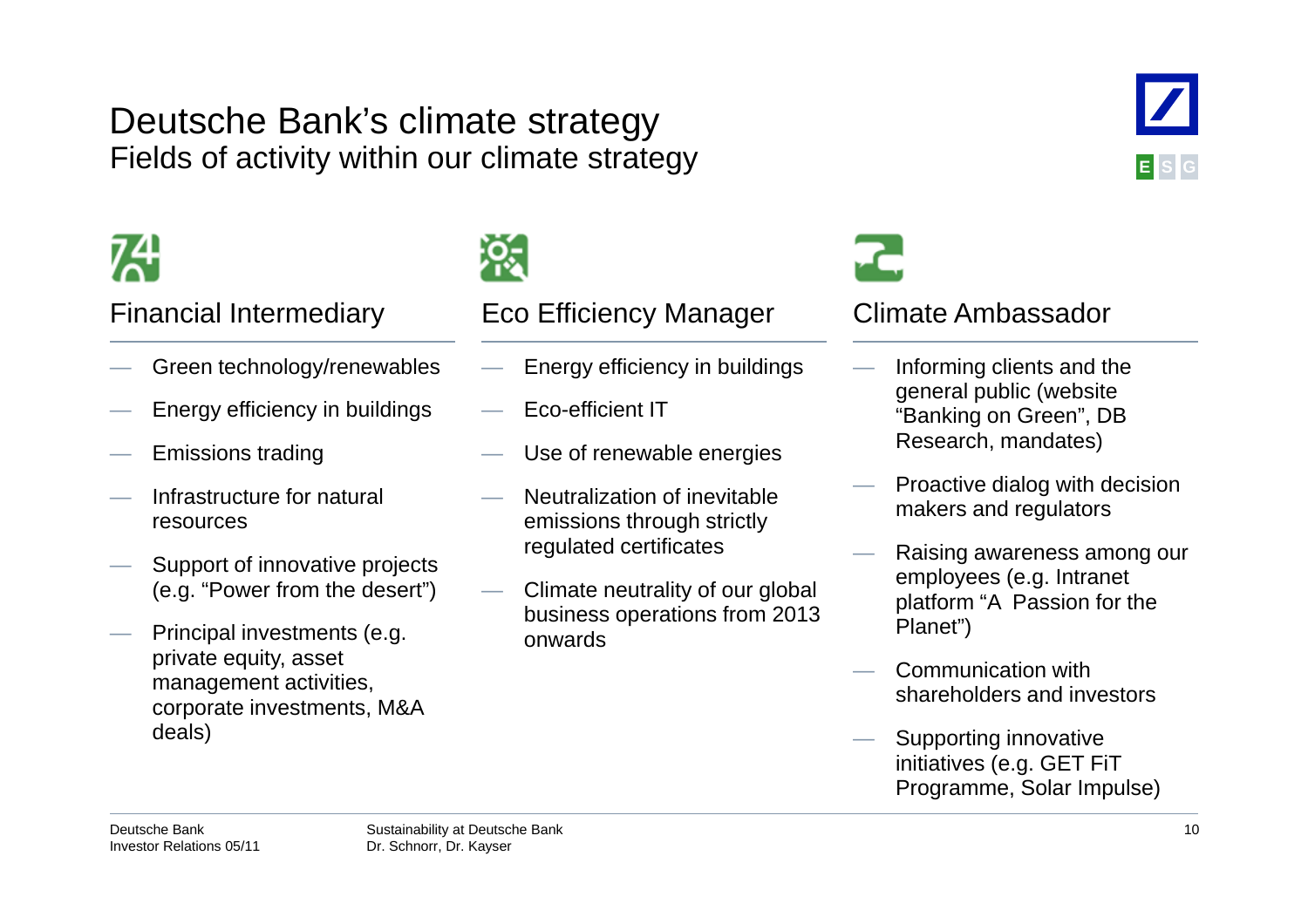

### Products to combat climate change

| <b>Description</b>                                                 | E<br><b>Results - Examples</b>                                                                                                                                                                                                                                                                                                                                                                                                                                                                                                                                       |  |  |  |
|--------------------------------------------------------------------|----------------------------------------------------------------------------------------------------------------------------------------------------------------------------------------------------------------------------------------------------------------------------------------------------------------------------------------------------------------------------------------------------------------------------------------------------------------------------------------------------------------------------------------------------------------------|--|--|--|
| Sustainability-oriented funds<br>issued by DWS/DB Advisors         | Invested assets of EUR 2.8 bn as of 31 Dec 2010<br>Institutional ESG strategies for equities, fixed income and multi asset<br>Institutional Climate Change / Environmental strategies for fixed income and private<br>equity<br>Mutual funds including DWS Invest Responsibility, DWS Climate Change, DWS New<br><b>Resources</b>                                                                                                                                                                                                                                    |  |  |  |
| Asset management on the basis of<br>sustainable investments by PWM | Discretionary portfolio management with sustainable investments<br>Fund Wilhelm von Finck-Return and Sustainability (launch 2009)<br>Cooperation with oekom research (leading SRI rating agency in Germany)                                                                                                                                                                                                                                                                                                                                                          |  |  |  |
| Investment in renewable energies                                   | Participated in the financing of and rendered advisory services on 667 MW of<br>onshore and offshore wind parks and 170 MW of solar parks with a total investment<br>volume of EUR 2.4 bn. This included projects in Germany, Spain, Italy, France,<br>Canada and the U.S.<br>Co-developed wind and solar projects with a total capacity of 536 MW, including a<br>400 MW offshore wind park in the German Baltic Sea<br>Named "Best Renewable Energy Finance House 2010 - Europe" based on a reader<br>survey by Environmental Finance and Carbon Finance magazine. |  |  |  |
| <b>Emissions trading</b>                                           | Origination and purchase of certificates for emissions reduction projects<br>Market leader with involvement in more than 105 CDMs and JI-projects generating<br>more than 225 million emission credits by the year 2012<br>Participation in climate funds of the World Bank: Prototype Carbon Fund (PCF) and<br>Umbrella Carbon Facility (UCF)                                                                                                                                                                                                                       |  |  |  |

MW = mega watt; CDM = Clean development mechanism; JI = Joint implementation

Deutsche BankInvestor Relations 05/11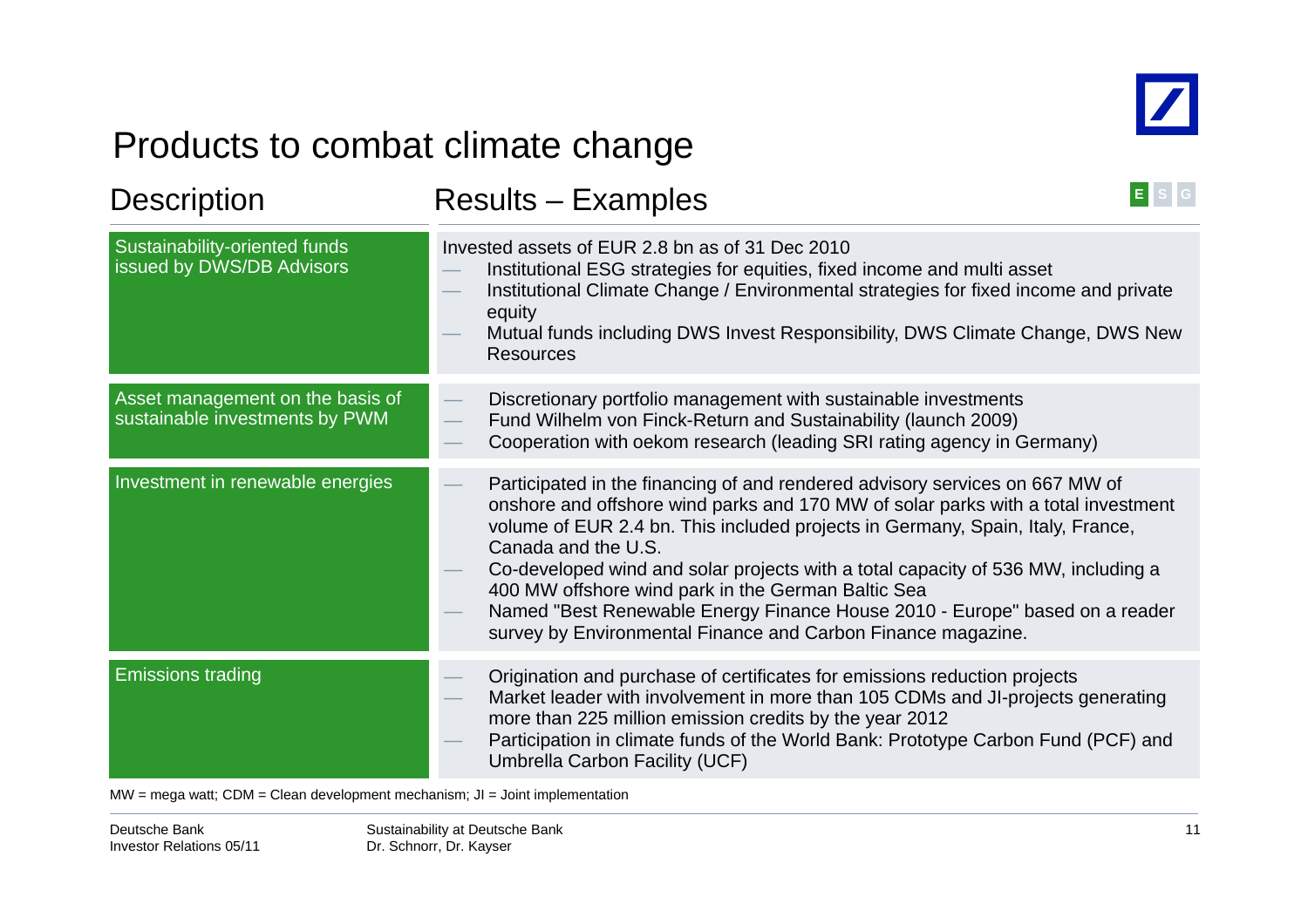### Carbon neutral from 2013 onwards



| <b>Timeline</b>    | Reduction of global carbon footprint by 20 percentage points every year over the next<br>five years (relative to 2007 base year)                                                                                                           |
|--------------------|--------------------------------------------------------------------------------------------------------------------------------------------------------------------------------------------------------------------------------------------|
| <b>Inventory</b>   | Approximately 519,000 tons of CO <sub>2</sub> worldwide<br>Primarily covering emissions associated with energy use, travel, and air conditioning                                                                                           |
| <b>Calculation</b> | Based on methodology of "greenhouse gas protocol"<br>Scope 1: Fossil fuel combustion, refrigerant leakage from cooling equipment<br>Scope 2: Electricity and steam<br>Scope 3: Air business travel/other business travel related emissions |
| <b>Measures</b>    | Sustainable improvements in<br>energy efficiency of buildings and infrastructure<br>increasing use of renewable energy sources<br>purchase of emission certificates to offset any remaining emissions                                      |
| <b>Review</b>      | Independent review of inventory process by ERM Certification & Verification Services,<br>London                                                                                                                                            |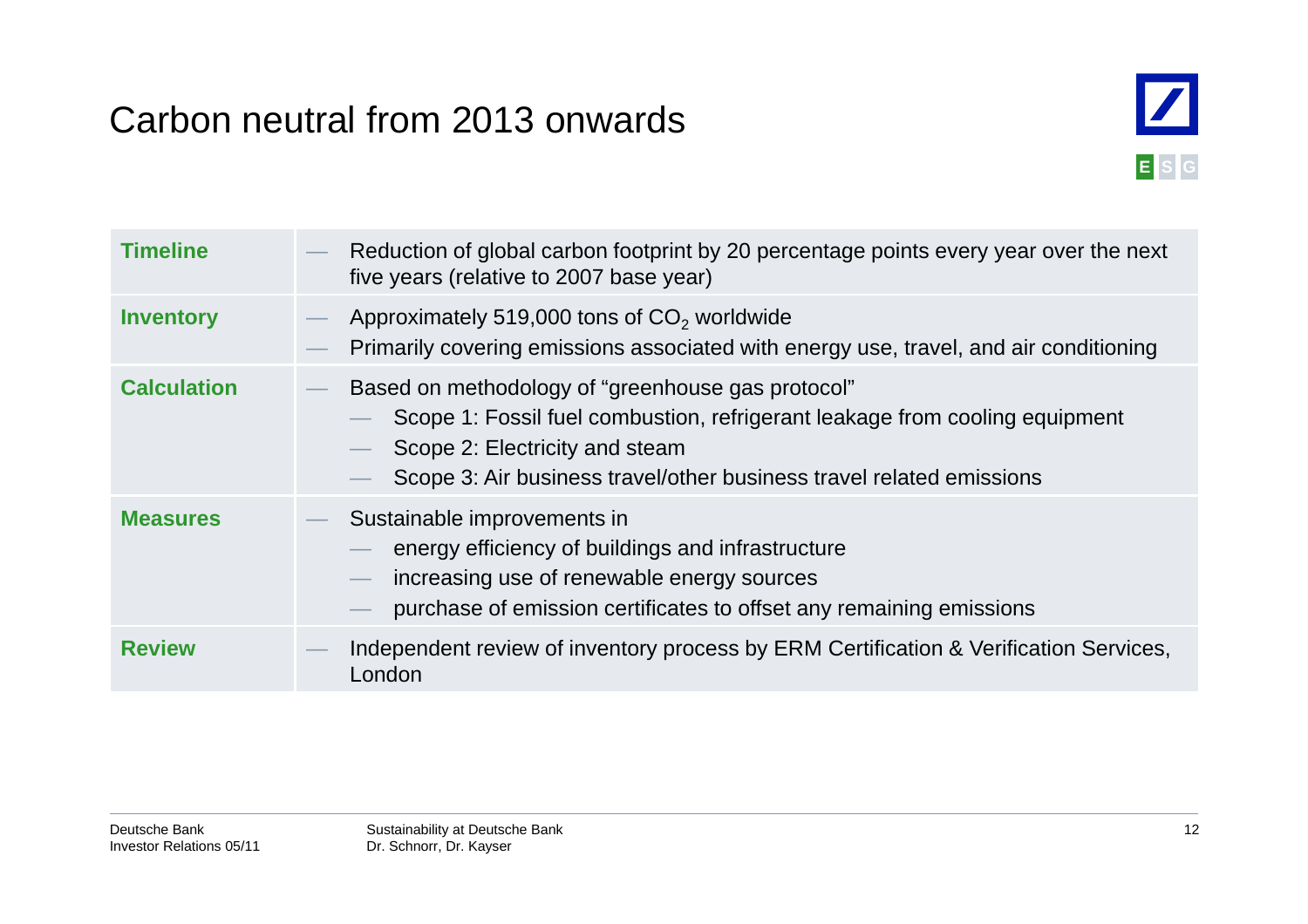### Greentowers – benchmark for future projects



In the course of Europe's most comprehensive reconstruction project, Deutsche Bank's towers in Frankfurt, Germany, are one of the most environmentally friendly high-rise buildings in the world.



Deutsche BankInvestor Relations 05/11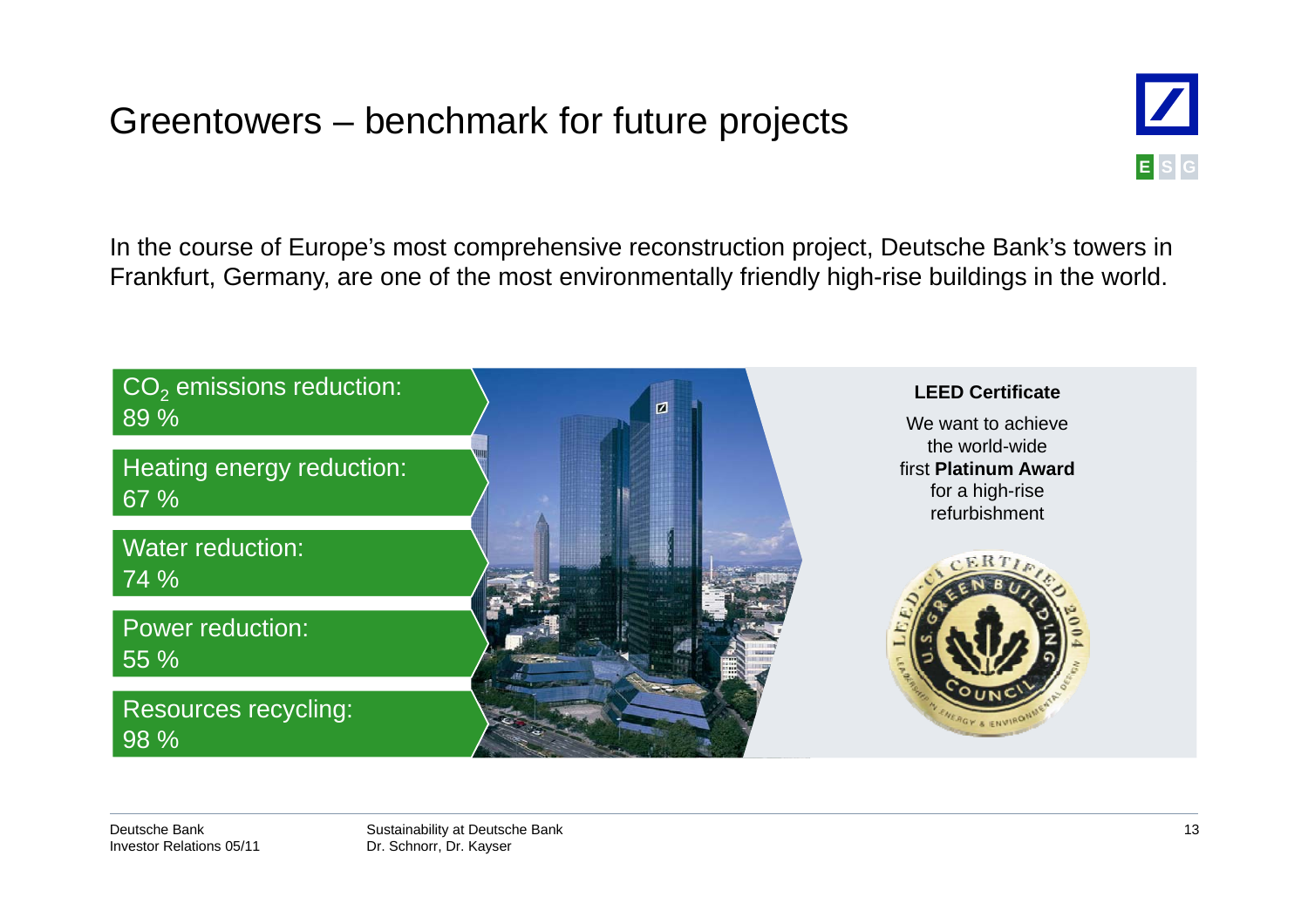

### 1 Core aspects of Deutsche Bank's sustainability strategy

- 2 Environmental aspects
- **3 Social aspects**
- 4 Governance aspects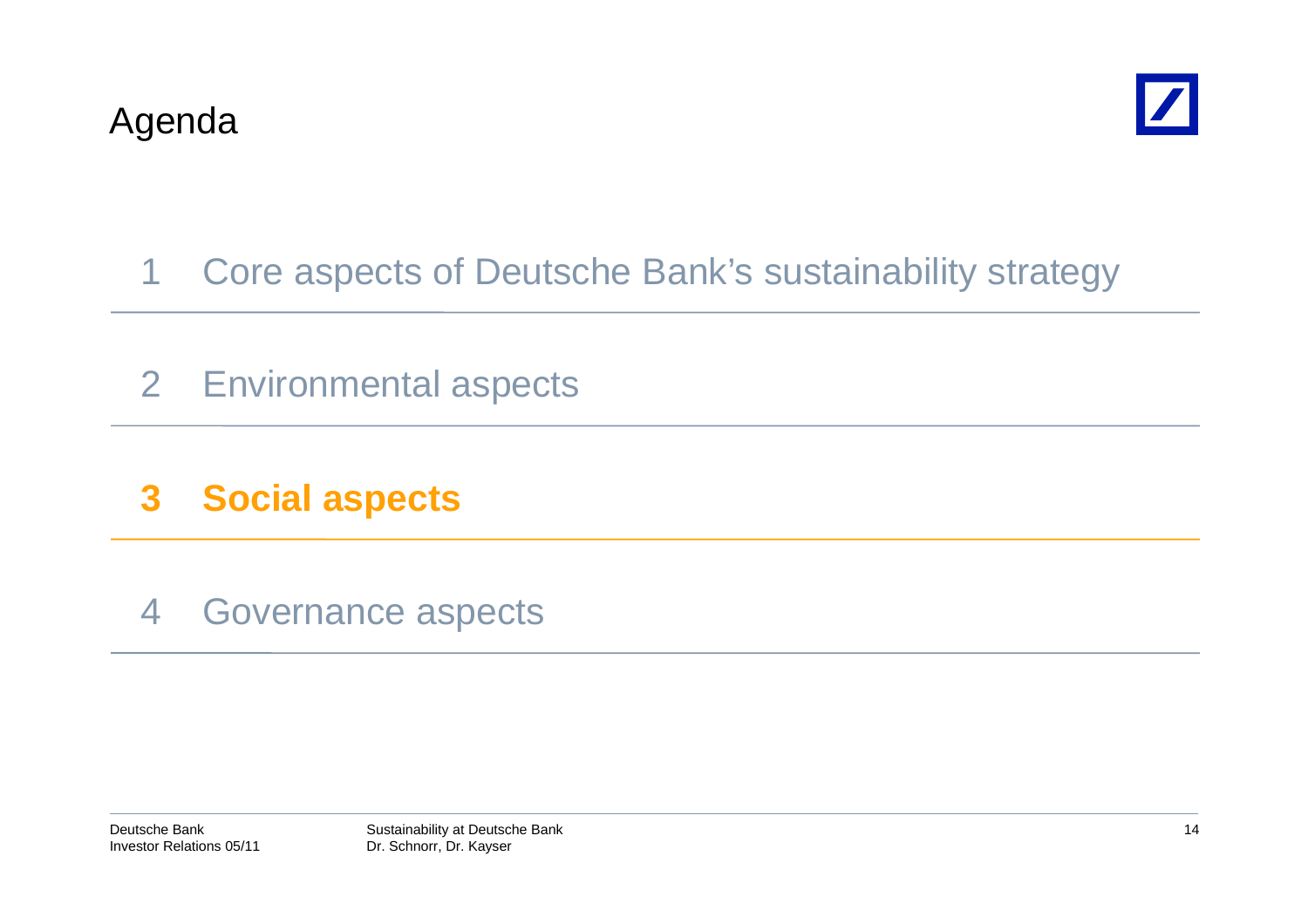### Deutsche Bank as an employer



#### Number of employees Regional deployment of staff 78.3 80.5 77.1In % at year's end **Asia Pacific Americas E** Europe (excl. Germany, Middle East, Africa) **Germany** In thousands, full-time equivalents at year's end 102.1(1) 68.819 21 17 28 29 2317 151135 36 482006 2007 2008 2009 2010 2008 2009 009 0 02010(1) 2010 including Deutsche Postbank

Deutsche BankInvestor Relations 05/11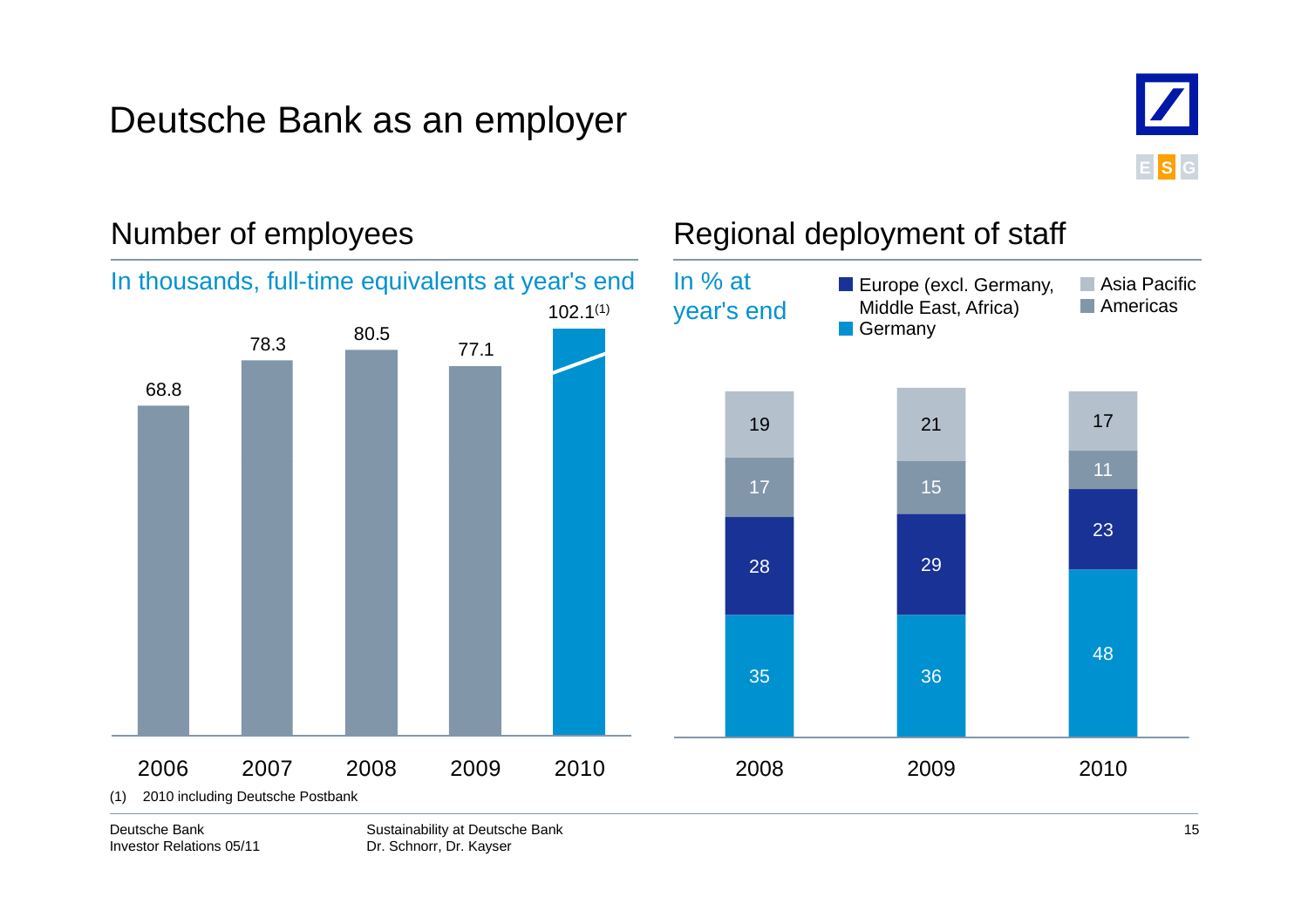### Deutsche Bank as an employer





Investor Relations 05/11

Dr. Schnorr, Dr. Kayser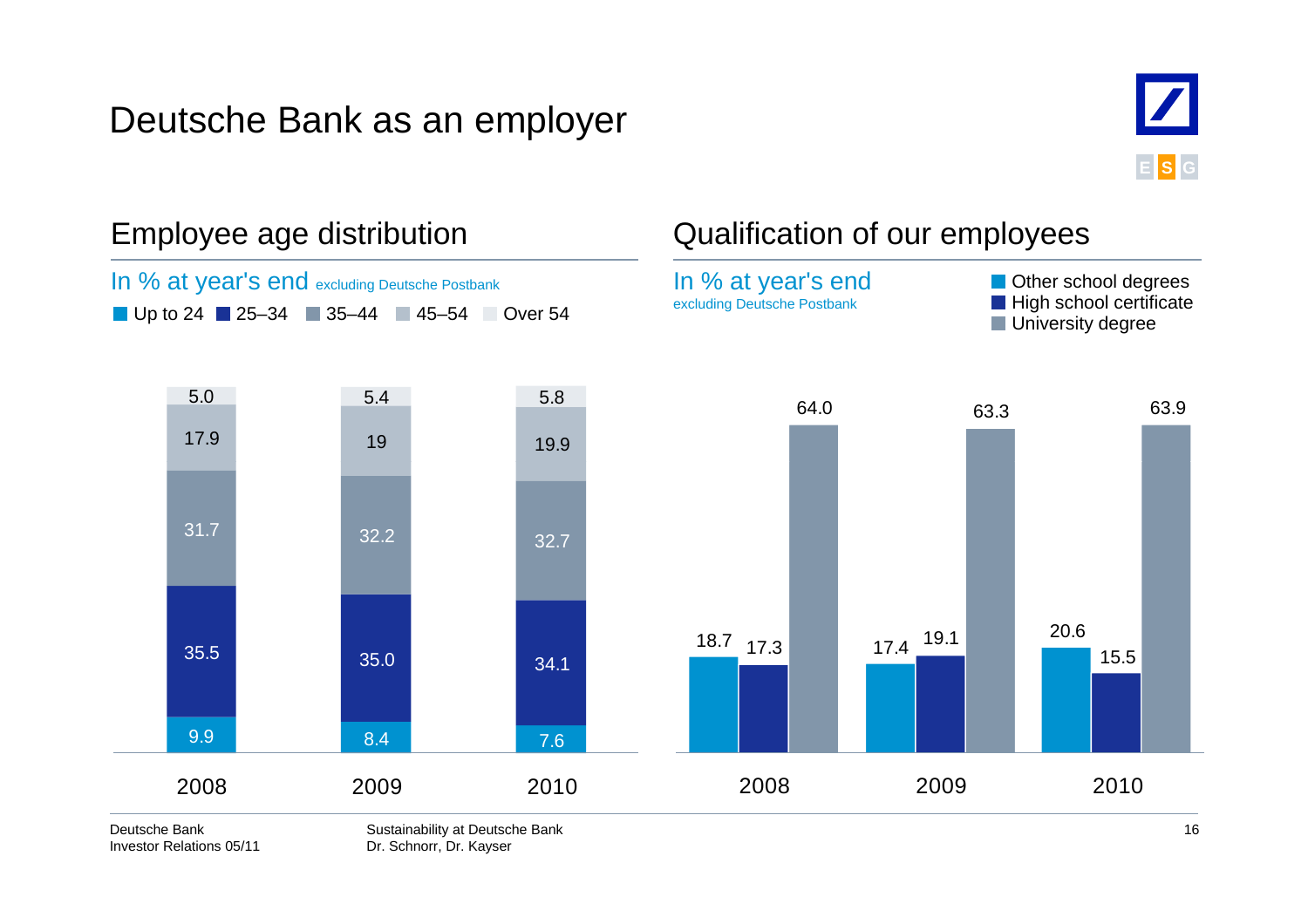#### Deutsche Bank as an employer



Trainin g ex g expenses Apprenticeship programs Employees leaving the bank for a new job In EUR mIn EUR mj In %11486957.36.641 41 41 4.8 2008 2009 20102008 2009 2010 2008 2009 2010

Note: Without Deutsche Postbank

Deutsche BankInvestor Relations 05/11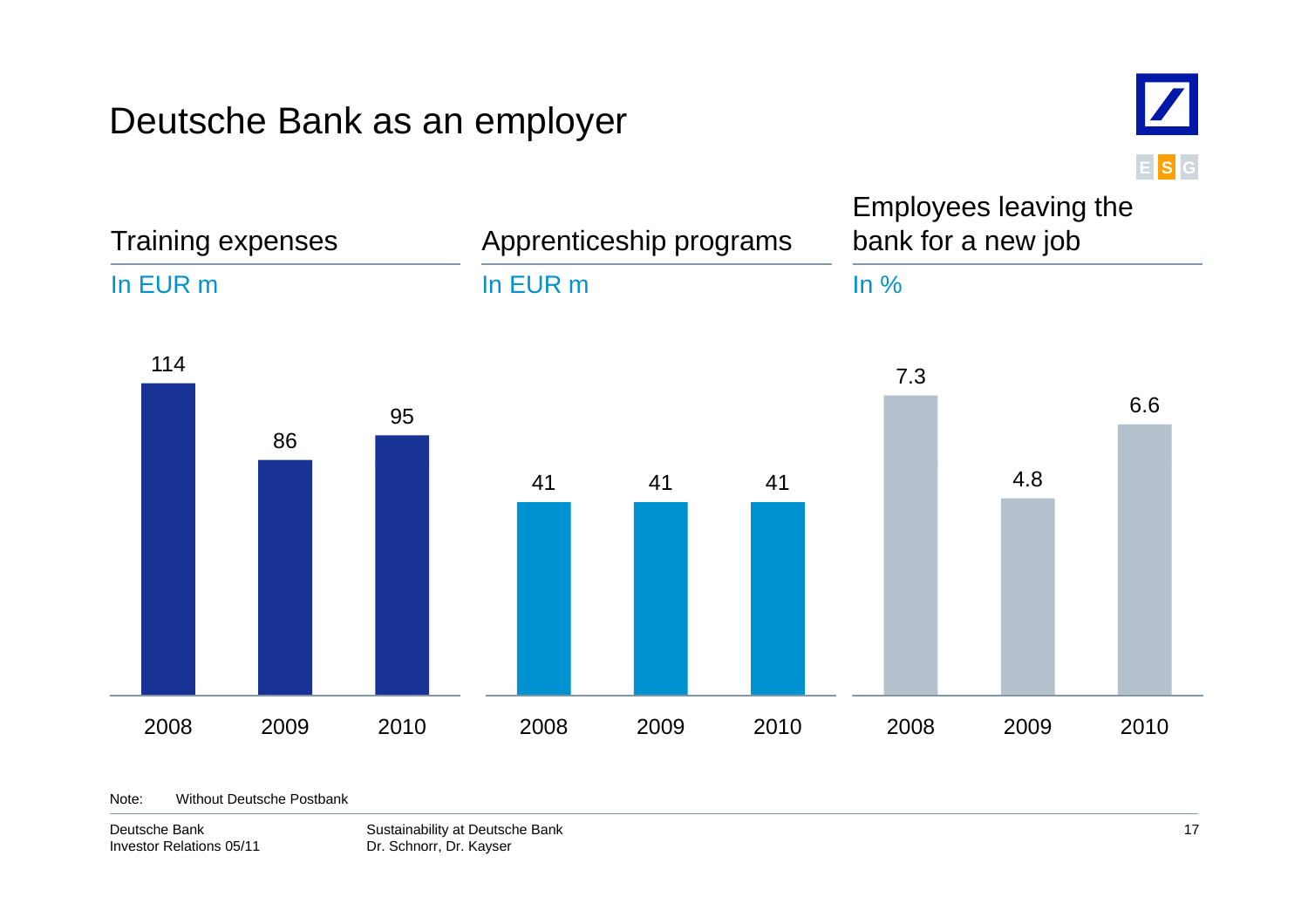### Employee commitment



Deutsche Bank's commitment index comprises three main elements: the emotional attachment to the Bank (identification), the willingness to go the 'extra mile' for the Bank (engagement) and the expectation to stay with the Bank (retention).



Deutsche BankInvestor Relations 05/11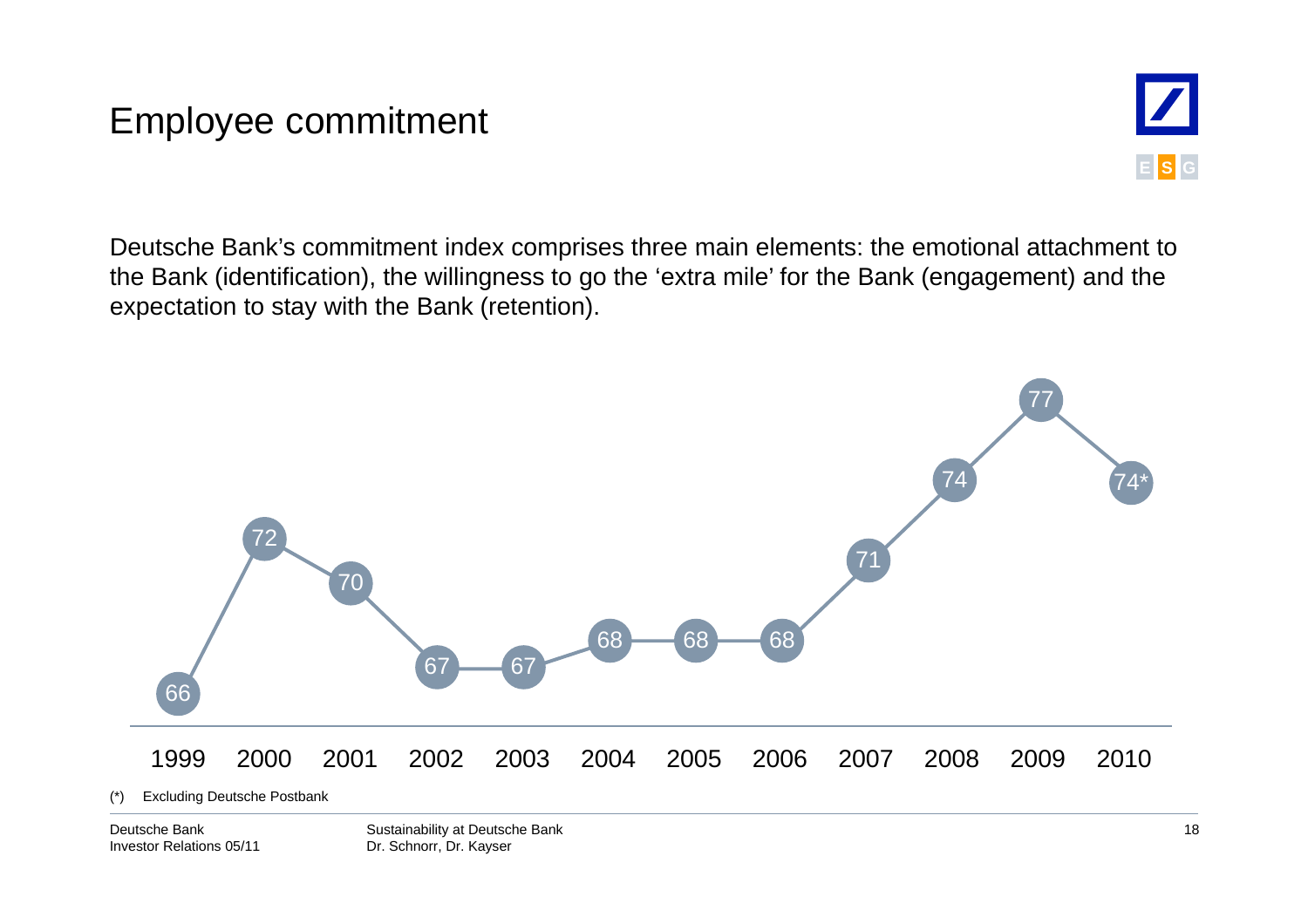### Deutsche Bank's commitment to gender diversity



#### **Accomplished Top Leaders Advancement** Total percentage of women, in % **Strategy (ATLAS)**

Programme, established in 2009, to select women every year from all business units and regions to groom suitable candidates for the bank's top management.

#### **Deutsche Bank Women Global Leaders Global**

Programme, launched in April 2010, for 34

#### **Women in European Business/Women on Wall Street**

Initiatives to create networking forums where professional women can share experiences and expertise to further their career development.

Deutsche BankInvestor Relations 05/11 Dr. Schnorr, Dr. Kayser



Frogramme, launched in April 2010, for 34 Percentage of women in management female directors to enhance leadership skills. Director)



#### Total percentage of women, in %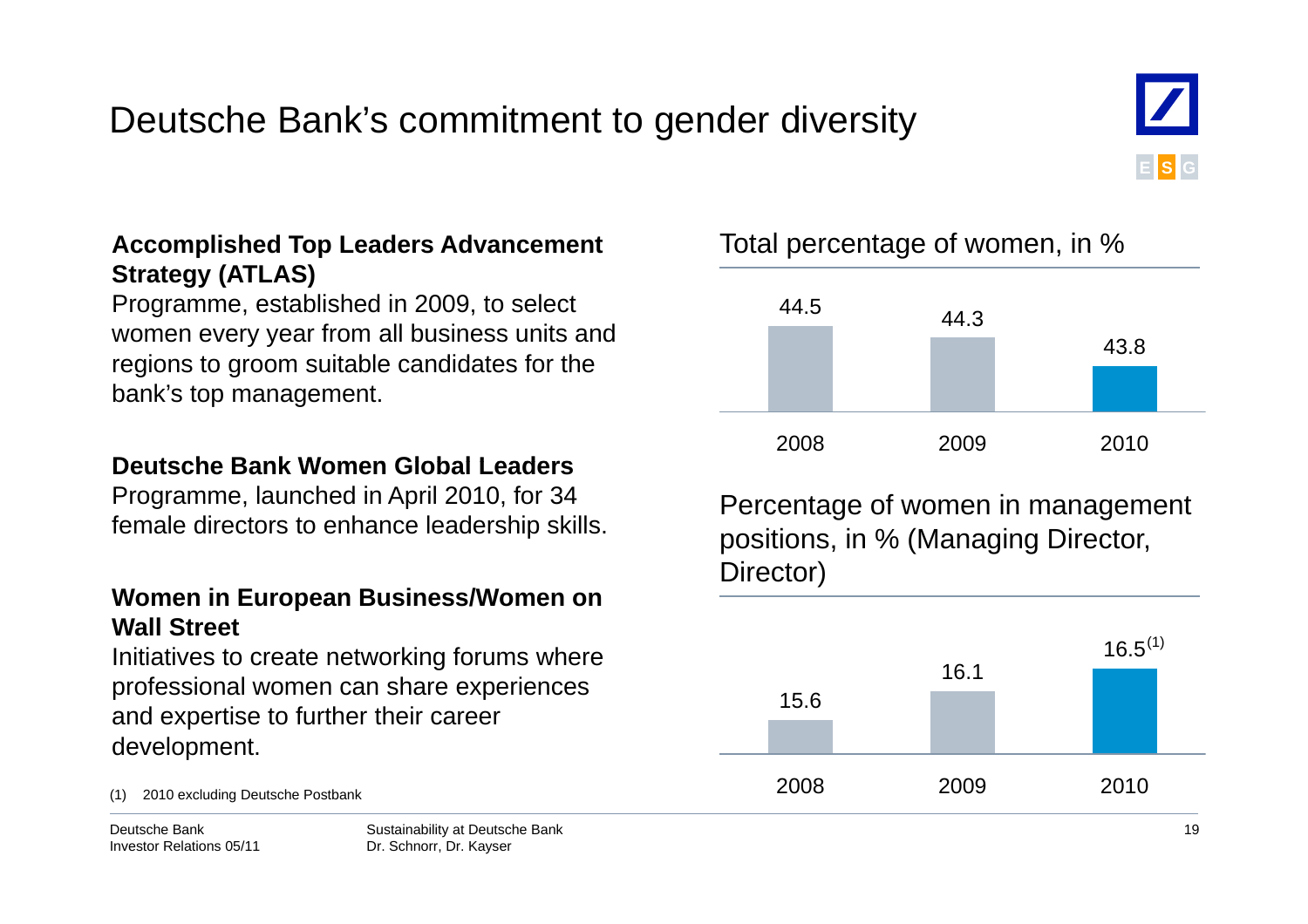## E-Learning on sustainability



**E S G**

Available since

|                                                                                                                                                                                                                                                                                                                                                          |                                     |                                                         |                                            | Avaliable Sirice              |
|----------------------------------------------------------------------------------------------------------------------------------------------------------------------------------------------------------------------------------------------------------------------------------------------------------------------------------------------------------|-------------------------------------|---------------------------------------------------------|--------------------------------------------|-------------------------------|
| Introductory Module: Sustainability and Deutsche Bank                                                                                                                                                                                                                                                                                                    |                                     |                                                         |                                            |                               |
|                                                                                                                                                                                                                                                                                                                                                          |                                     | <b>General Module: Climate Change and Deutsche Bank</b> |                                            | <b>Dec 09</b>                 |
| General Module: Managing Sustainability & ESG issues at Deutsche Bank                                                                                                                                                                                                                                                                                    |                                     |                                                         |                                            | <b>Dec 09</b>                 |
|                                                                                                                                                                                                                                                                                                                                                          |                                     | <b>General Module: Reputational/ESG Risks</b>           |                                            | 2011                          |
| <b>Asset Management</b>                                                                                                                                                                                                                                                                                                                                  | <b>Private Wealth</b><br>Management | <b>Private &amp; Business</b><br><b>Clients</b>         | <b>Corporate Investment</b><br><b>Bank</b> | Infrastructure<br>In-house    |
|                                                                                                                                                                                                                                                                                                                                                          | <b>Asset Management</b>             | Financing<br><b>Individuals</b>                         | <b>Financial Markets</b>                   | <b>Operations</b>             |
| Goals                                                                                                                                                                                                                                                                                                                                                    |                                     |                                                         | Languages                                  |                               |
| Understand the dimension and importance of acting sustainably<br>Recognize the various areas of action within Deutsche Bank<br>Learn how Deutsche Bank has implemented sustainability<br>Understand the impact and benefit of acting sustainably within<br>$\overline{\phantom{a}}$<br>the own working environment<br>Raise awareness on "what I can do" |                                     |                                                         | Italian, Japanese                          | Available in English, German, |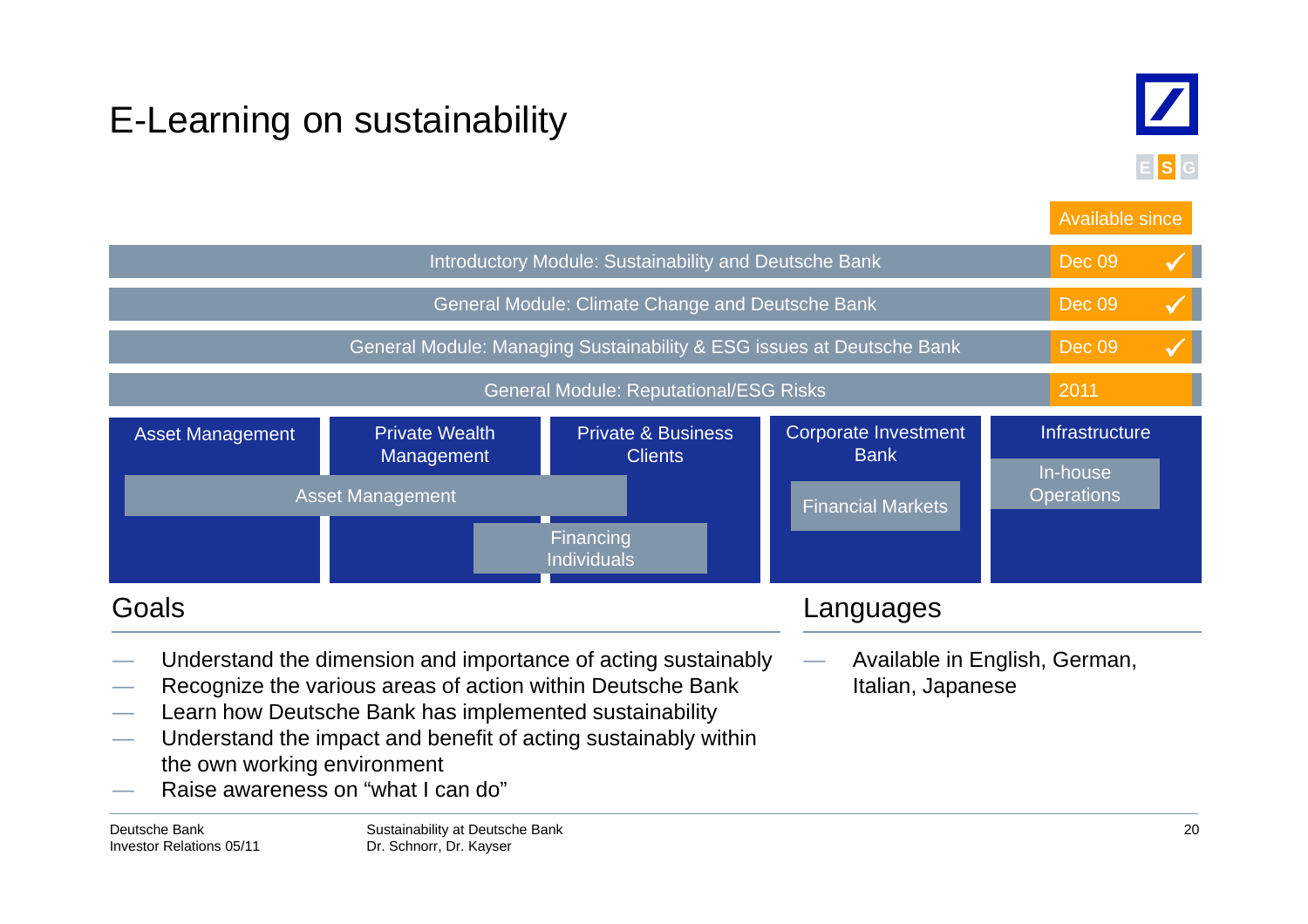#### Corporate citizenship – how we spend our money





**E**

**SG**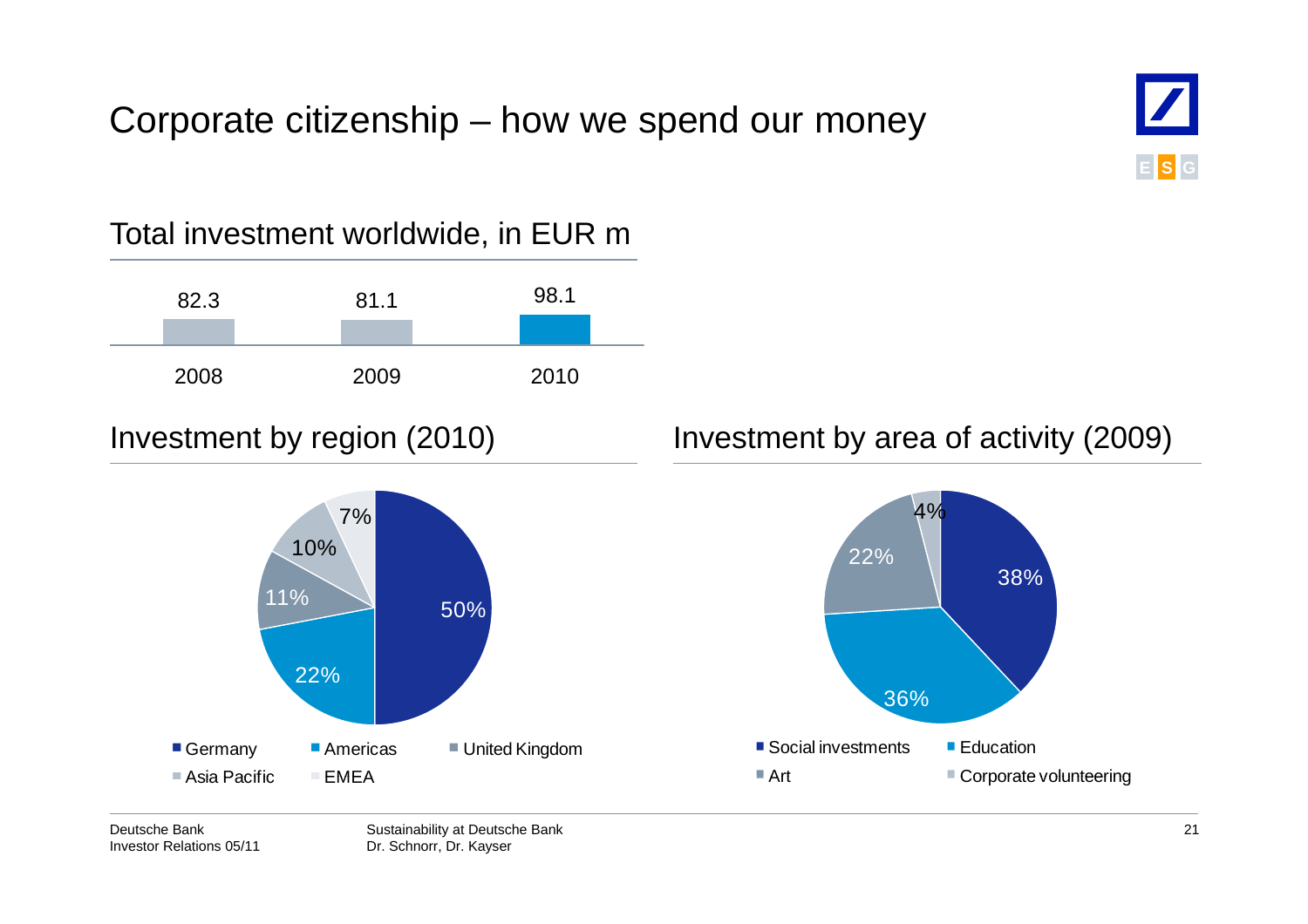

- 1 Core aspects of Deutsche Bank's sustainability strategy
- 2 Environmental aspects
- 3 Social aspects

#### **4 Governance aspects**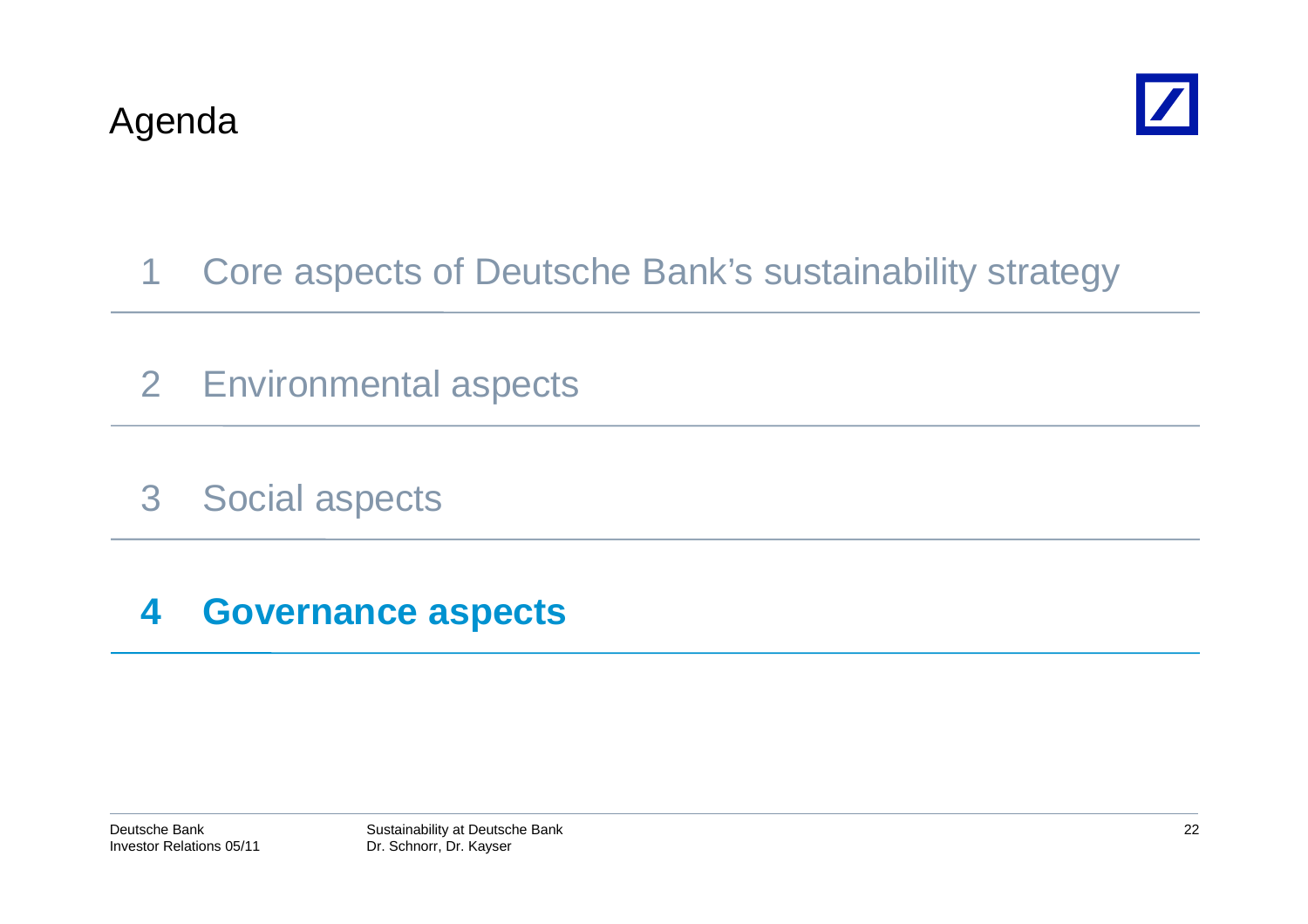## Function of the Supervisory Board and Management Board



#### Supervisory Board (20 members):

Chairman's Committee, Mediation Committee, Risk Committee, Audit Committee, Nomination Committee



- Appoints, supervises, and advises the Management Board
- Is directly involved in decisions of fundamental importance
- Considers the aspect of diversity on the Management Board when proposing Supervisory Board candidates

Group Executive Committee (12 members): Management Board members, Heads of the Core Businesses, Head of Americas, Head of

- Analyzes the development of the business divisions
- Attaches value to diversity when recruiting the strategy of the strategy of the strategy of the strategy — Discusses matters of Group
	- for senior management functons **Example 20** and the senior management functons that are presented to the Management Board for decisions

— Is responsible for managing the company — Ensures that the provisions of law and company-internal policies are abided by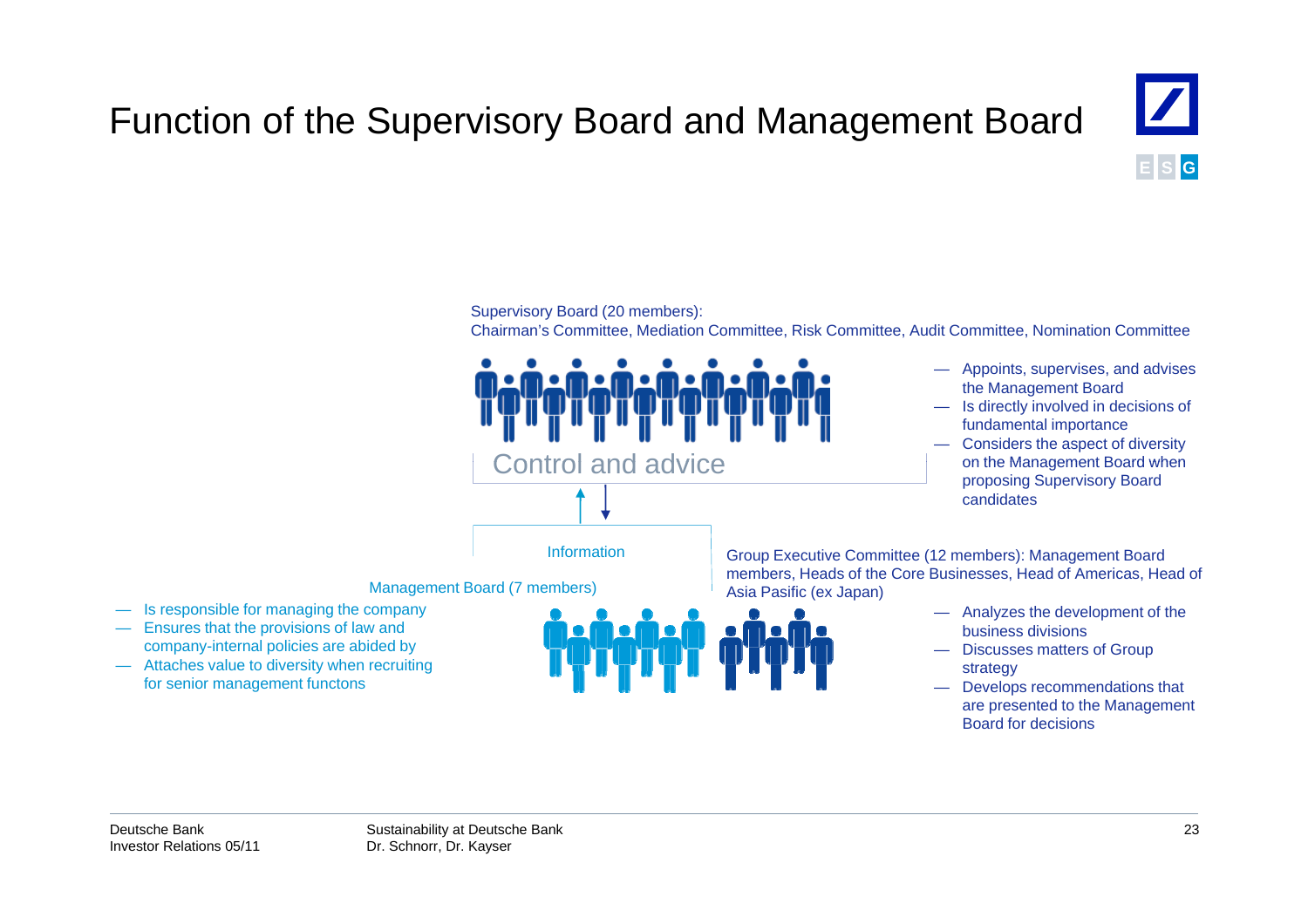#### The key functions of Deutsche Bank's compliance processes



- Providing advisory support to business on applicable laws, rules and regulations
- Codifying and communicating global and local compliance principles, standards and procedures
- Conducting surveillance and monitoring of compliance standards
- Supporting Deutsche Bank's information barriers through control room functions
- Providing periodic training to employees regarding applicable laws, rules and regulations
- Anti-money laundering program: Protecting the bank against money laundering, terrorism and other financial crimes

567 Compliance staff worldwide<sup>(1)</sup> High level of compliance education<sup>(2)</sup>



(1) Combined staff of the Compliance department and related functions to which services were relocated relocated.

(2) Number of compliance training classes attended by Deutsche Bank employees. Decrease in 2010 due to periodicity of trainings.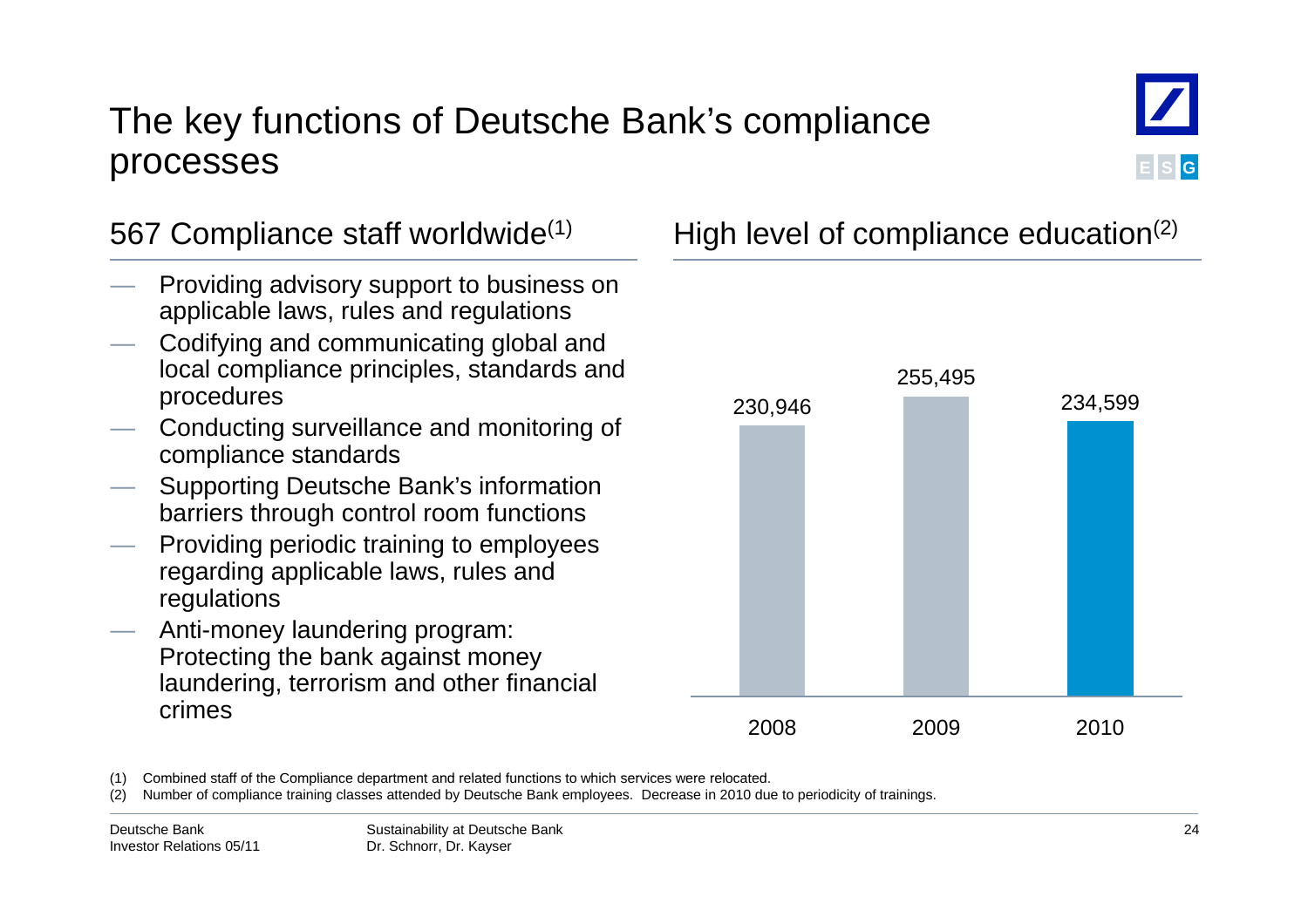### Compensation update



| New regulations                                          | German Institutsvergütungsverordnung (InstVV) came into<br>effect on 12 October 2010, replacing guidelines from 2009<br>Regulation is based on CRD 3 and CEBS guidelines<br>Stricter rules compared to overseas regulatory activities                                                                                                                                                                                                                                                                                                                                                                                                         |
|----------------------------------------------------------|-----------------------------------------------------------------------------------------------------------------------------------------------------------------------------------------------------------------------------------------------------------------------------------------------------------------------------------------------------------------------------------------------------------------------------------------------------------------------------------------------------------------------------------------------------------------------------------------------------------------------------------------------|
| <b>Alignment of</b><br>compensation<br><b>structures</b> | As with previous rules, existing compensation structures have been<br>aligned to comply with the new regulations, where necessary<br>Sound review process to identify regulated staff ('risk takers')<br>For regulated staff, we apply the required deferral percentages (starting at<br>40% minimum, going up to 75% and above), introduced additional<br>retention period for deferred awards and 50% of upfront component and<br>new claw-back features based on divisional pre-tax profit<br>For non-regulated staff, the deferred compensation structures have<br>remained broadly the same but entry threshold has been set at EUR 75 k |
| <b>February 2011</b><br><b>awards</b>                    | Total deferrals in Feb 2011 at EUR 2.1 bn, vesting over 3 years,<br>vs. 2.1 bn in Feb 2010<br>Deferred equity / cash split has been changed to 50/50<br>(was 75/25 in 2010)                                                                                                                                                                                                                                                                                                                                                                                                                                                                   |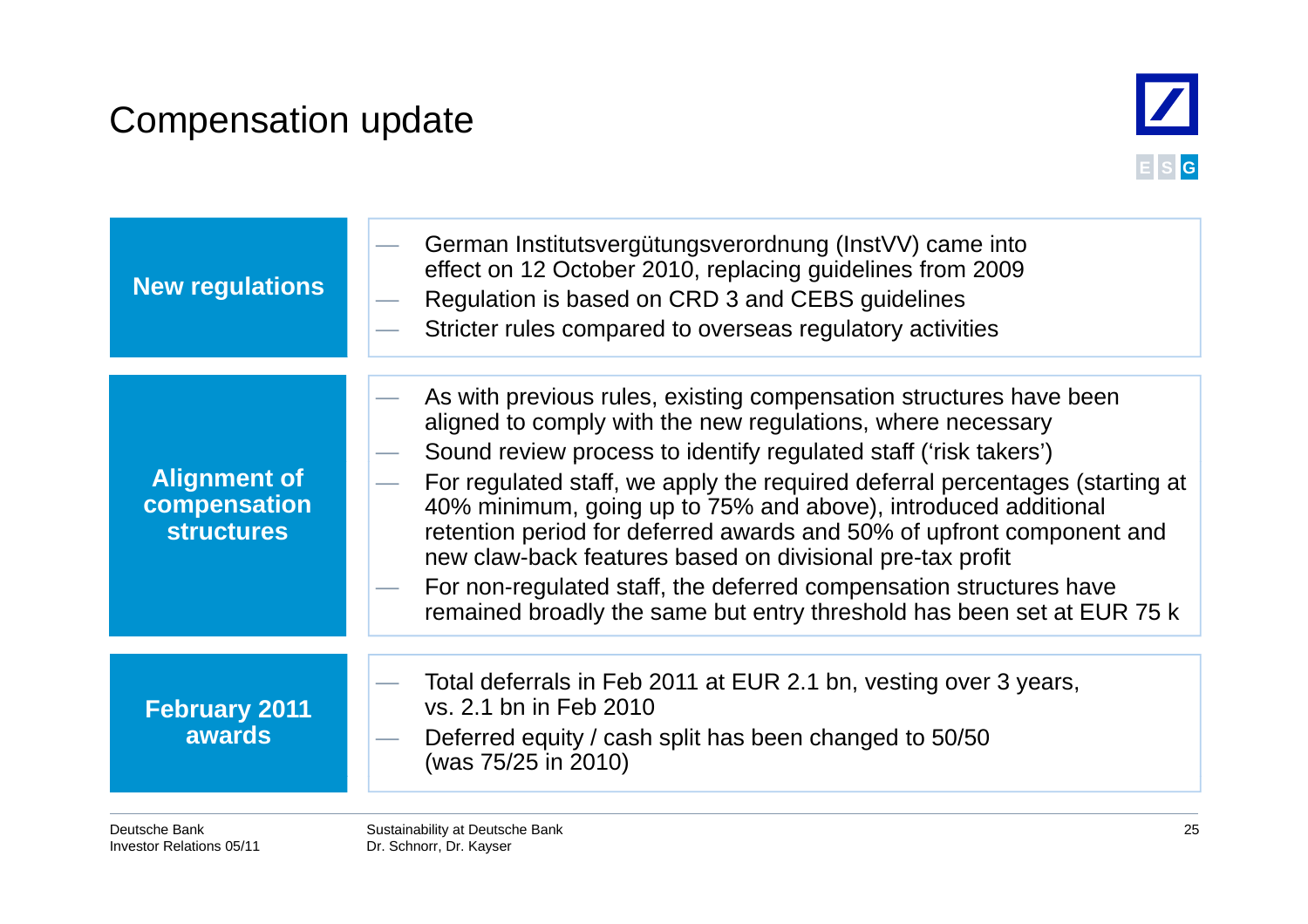#### Improvements were made to the existing global reward governance structure (overview) )**<sup>E</sup>**



DB has further enhanced its existing Global Reward Governance Structure to ensure even better oversight and control for all compensation structures and practices on a group-wide basis. Core processes have been strengthened to align with the new European (CRD and CEBS) and German regulations (InstitutsvergütungsVerordnung – InstVV -).

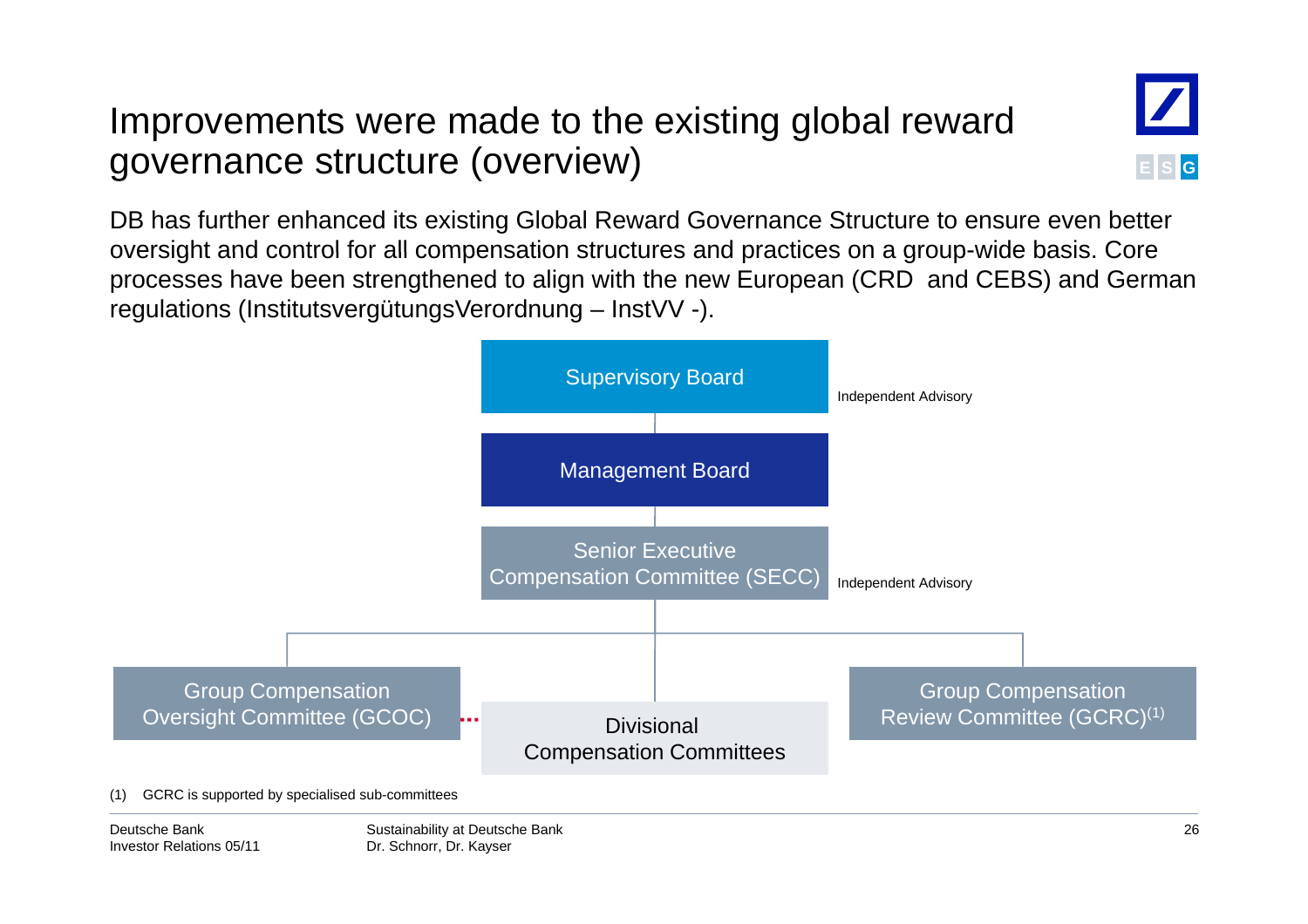### Targets, sustainability-oriented products and services



- Targeted expansion of discretionary management solutions based on sustainable investments
- Greater commitment to losed-in investment funds with a focus on sustainability
- Creating awareness among our clients for the issues of ethical and sustainability investments

#### Global Banking/ Asset Finance and Leasing

- Introduction of further sustainableproducts/projects for the utilization of regenerative energy and energy efficiency
- Expansion of operations and know-how transfer in growth g regions

- Increasing the volume of sustainability managed funds on the basis of market developments
- Integration of the PRI into the investment process
- Further expansion of our range by building Multi Asset Products and ESG Advisory (service)

 Further expanding leading position in the field of global

emissions trading

Global Markets

#### Private Wealth Clients **DWS/DB** Advisors **Private & Business Clients**

- Further integration of sustainable criteria into product portfolio
- Increasing sales of s the sustainability-oriented products
	- Examining the feasibility of climate-friendly products

#### Global Transaction Banking/ Structured Trade and Export Finance

 Further expanding the STEF position in the financing of health, infrastructure, and environment-related projects, therein focusing on the field of renewable energies

Deutsche BankInvestor Relations 05/11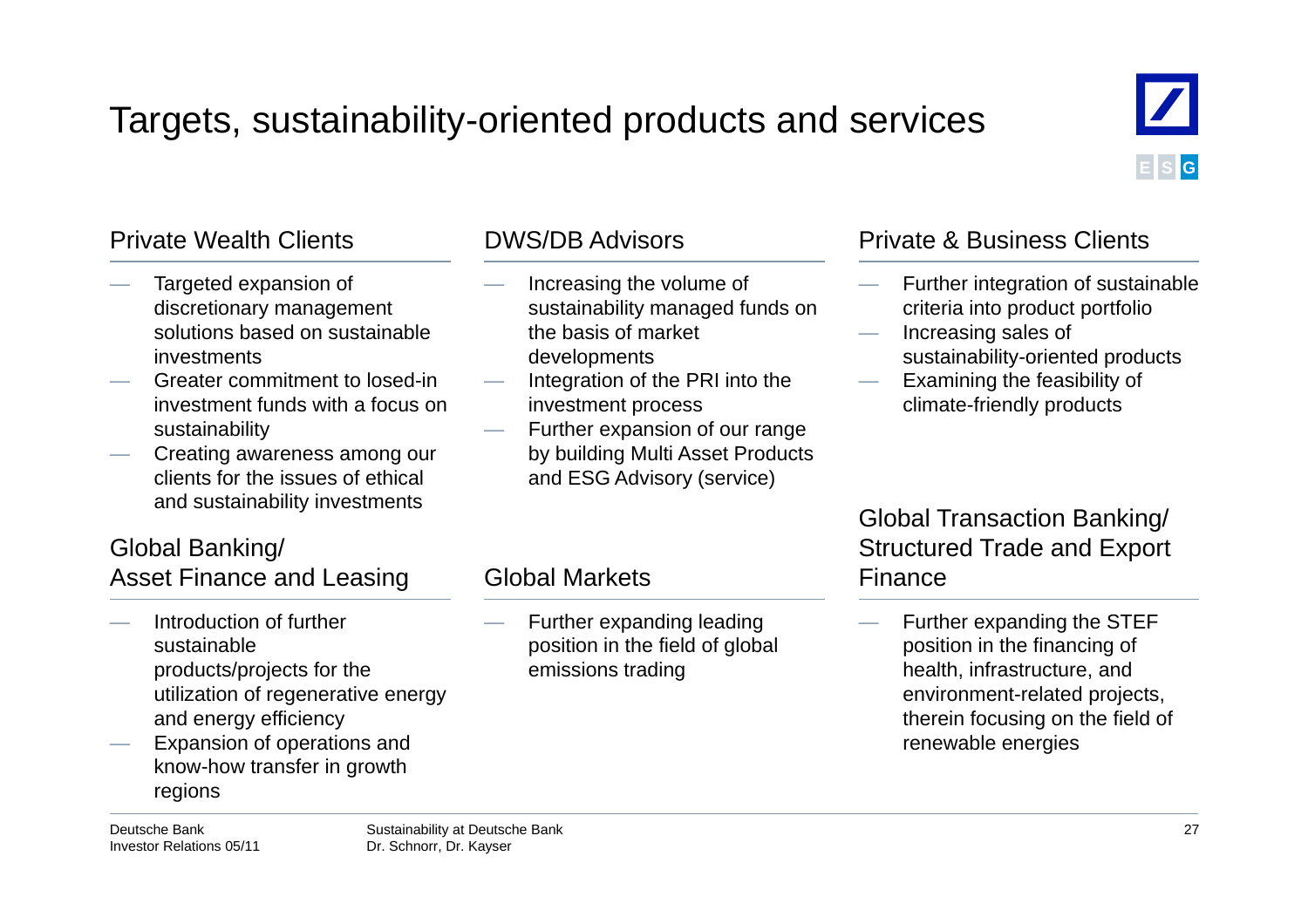## Results of sustainability ratings



#### SAM<sup>(1)</sup>



#### Sustainalytics<sup>(2)</sup>



#### Oekom Research(3)



(1) Source: SAM Research Inc., Sep. 2010. Index Maximum: 100; (2) Source: Sustainanalytics, Rating 2009/2010, (3) Source: oekom Research AG, 2009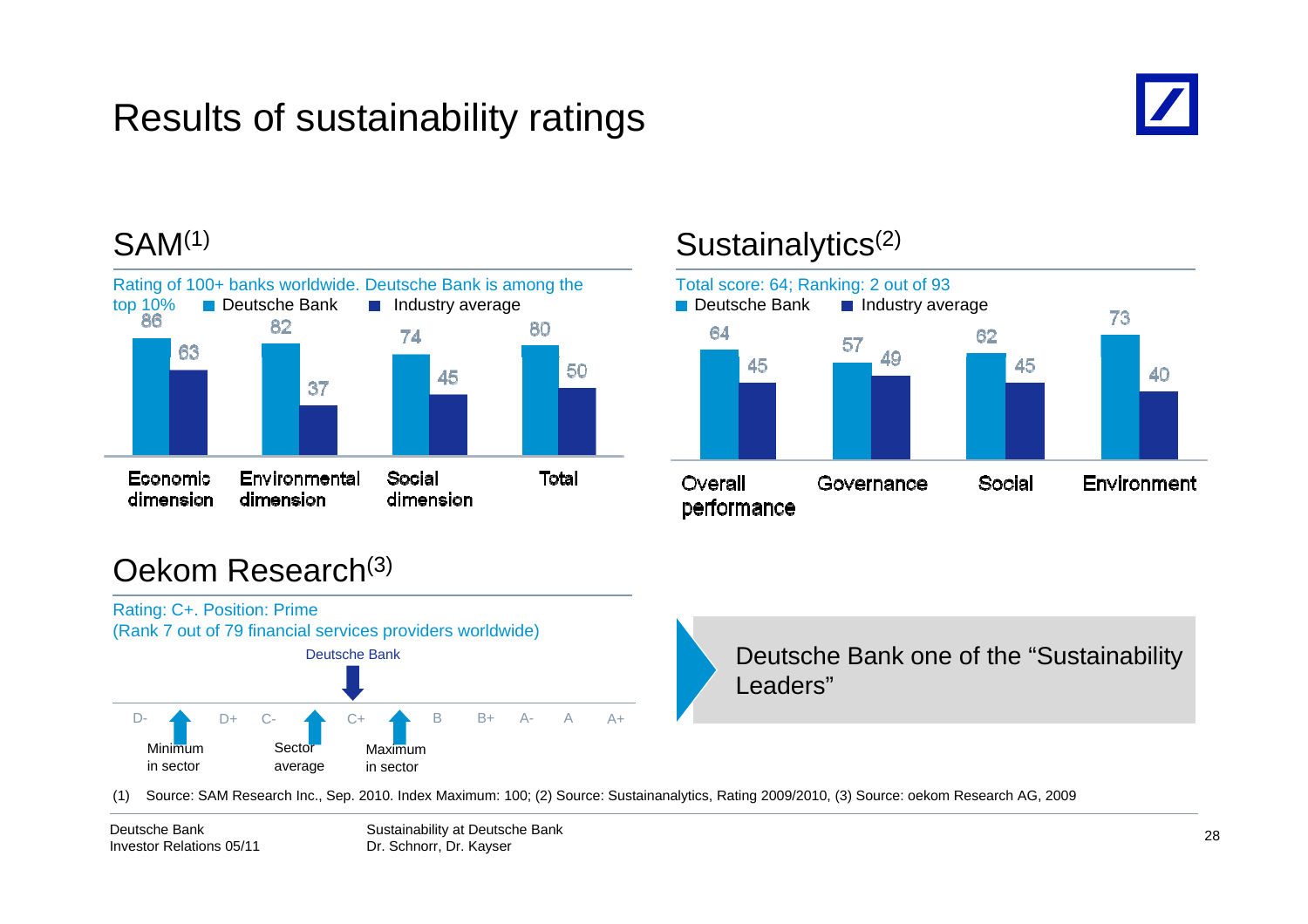

Deutsche Bank und deutsche

Investor Relations 05/11



## Additional information

Passion to Perform

Sustainability at Deutsche Bank **Roadshow London, 31 May 2011**

Dr. Schnorr, Dr. Kayser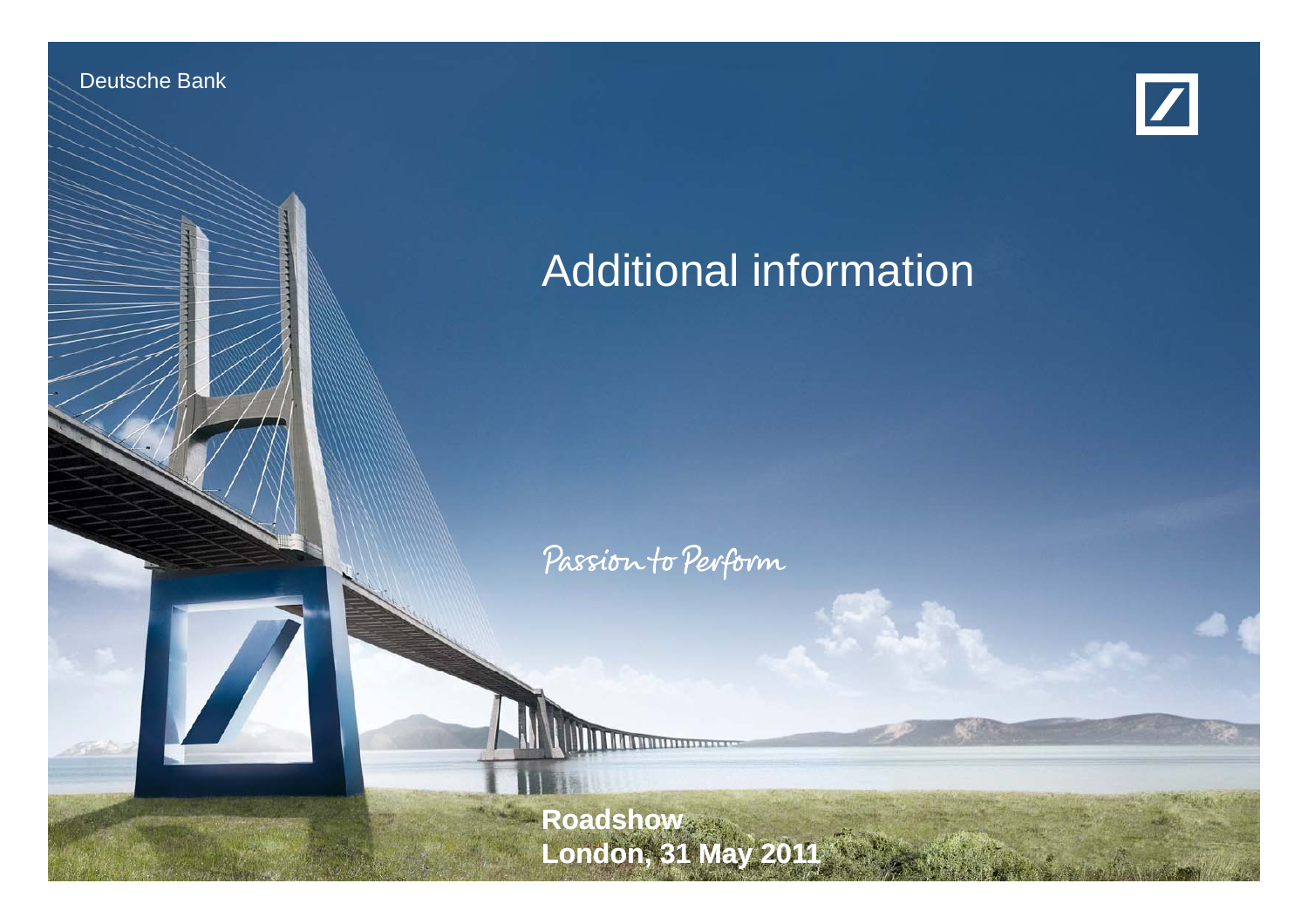#### Governance structureManagement Board and Group Executive Committee





Deutsche BankInvestor Relations 05/11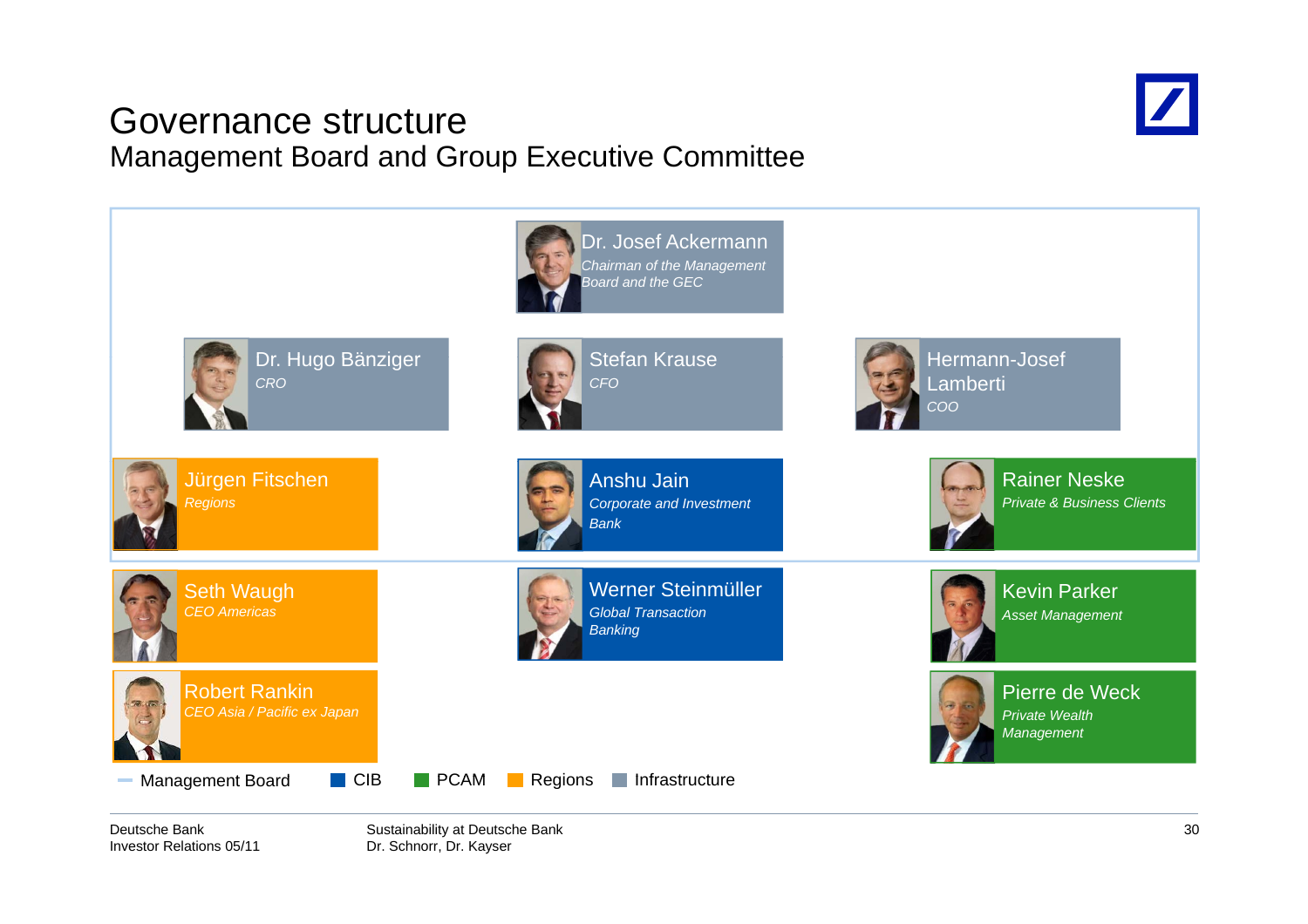### Members of Deutsche Bank's Supervisory Board



**E S G**

| <b>Member</b>                  | <b>Principal Occupation</b>                                                                                                                      |                                             |  |
|--------------------------------|--------------------------------------------------------------------------------------------------------------------------------------------------|---------------------------------------------|--|
| Dr. Clemens Börsig             | Chairman of the Supervisory Board of Deutsche Bank AG                                                                                            |                                             |  |
| Dr. Karl-Gerhard Eick          | Management consultant, KGE Asset Management Consulting Ltd., London                                                                              |                                             |  |
| Sir Peter Job                  | London                                                                                                                                           | In accordance                               |  |
| Prof. Dr. Henning<br>Kagermann | President of acatech - German Academy of Science and Engineering, Königs Wusterhausen                                                            | with the German<br><b>Stock Corporation</b> |  |
| Suzanne Labarge                | Toronto<br>Act elected by                                                                                                                        |                                             |  |
| Maurice Lévy                   | Chairman and Chief Executive Officer, Publicis Group S. A., Paris                                                                                | shareholders at                             |  |
| Dr. Theo Siegert               | Managing Partner of de Haen Carstanjen & Söhne, Düsseldorf                                                                                       | the Annual                                  |  |
| Dr. Johannes Teyssen           | <b>General Meeting</b><br>Chairman of the Management Board of E.ON AG, Oberding<br>Managing Partner of Robert Bosch Industrietreuhand KG, Madrid |                                             |  |
| Tilman Todenhöfer              |                                                                                                                                                  |                                             |  |
| Werner Wenning                 | Chairman of the Board of Management of Bayer AG, (until September 30, 2010), Leverkusen                                                          |                                             |  |
| <b>Karin Ruck</b>              | Deputy Chairperson of the Supervisory Board, Deutsche Bank AG, Bad Soden am Taunus                                                               |                                             |  |
| Wolfgang Böhr                  | Deutsche Bank AG, Düsseldorf                                                                                                                     |                                             |  |
| <b>Alfred Herling</b>          | Deutsche Bank AG, Wuppertal                                                                                                                      | In accordance                               |  |
| Gerd Herzberg                  | Deputy Chairman of ver.di Vereinte Dienstleistungsgewerkschaft, Hamburg                                                                          | with the German                             |  |
| Peter Kazmierczak              | Deutsche Bank AG, Herne                                                                                                                          | <b>Stock Corporation</b>                    |  |
| <b>Martina Klee</b>            | Deutsche Bank AG, Frankfurt                                                                                                                      | Act elected by                              |  |
| <b>Henriette Mark</b>          | employees in<br>Deutsche Bank AG, Munich                                                                                                         |                                             |  |
| <b>Gabriele Platscher</b>      | Deutsche Bank Privat- und Geschäftskunden AG, Braunschweig                                                                                       | Germany                                     |  |
| <b>Marlehn Thieme</b>          | Deutsche Bank AG, Bad Soden am Taunus                                                                                                            |                                             |  |
| <b>Stefan Viertel</b>          | Deutsche Bank AG, Bad Soden am Taunus                                                                                                            |                                             |  |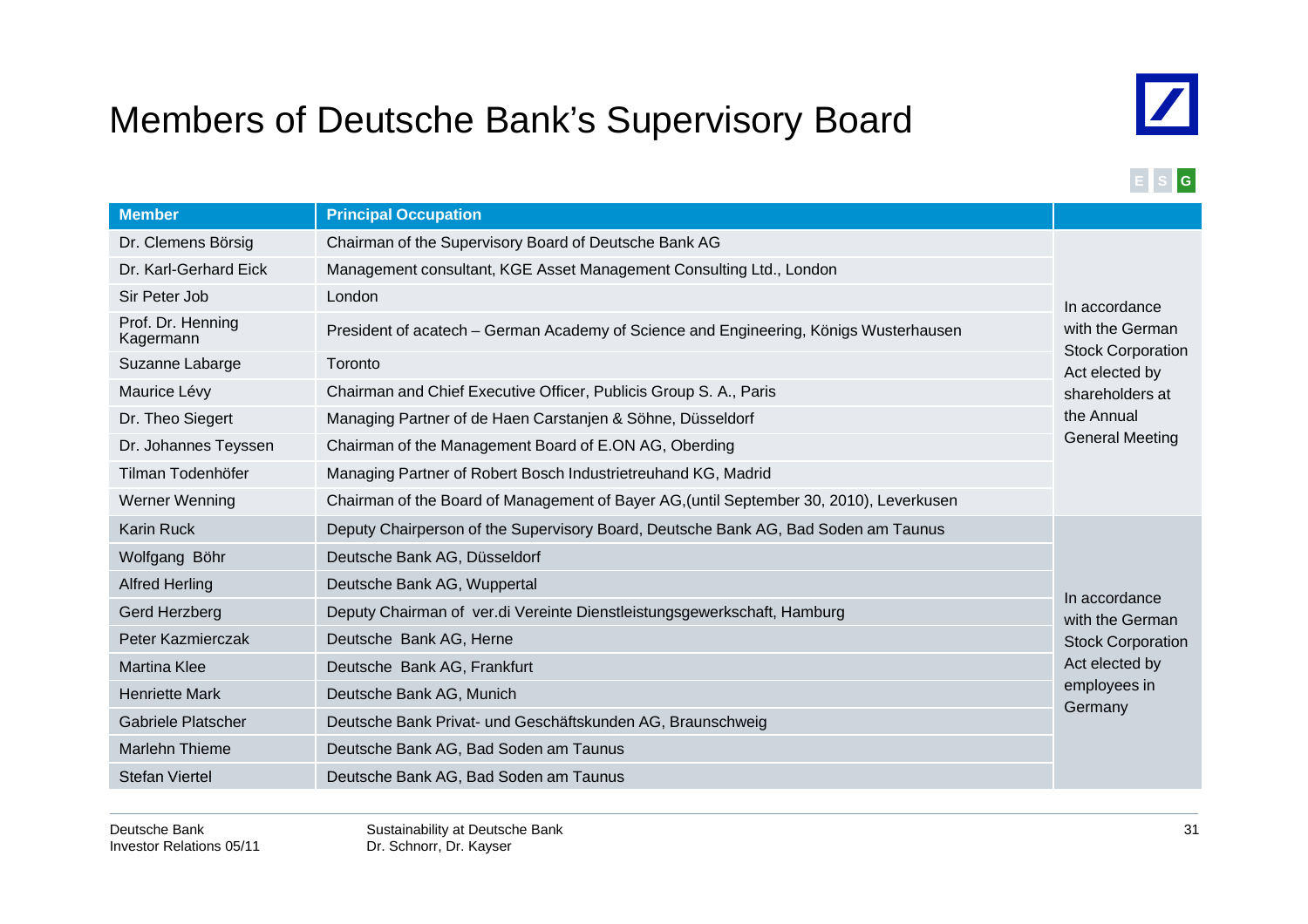### Environmental Steering Committee and Climate Change Advisory Board



#### **E S G**

| <b>Environmental Steering</b><br><b>Committee Chair:</b><br><b>Caio Koch-Weser</b><br><b>Vice Chairman, Deutsche Bank</b><br><b>Group</b> | Members: Corporate Investment Bank, Asset Management, Private Wealth<br>Management, Private & Business Clients, Communications, Compliance, Corporate<br>Development/Corporate Investments, Corporate Real Estate/Global Sourcing, Risk<br>Management, DB Research, Group Sustainability |  |
|-------------------------------------------------------------------------------------------------------------------------------------------|------------------------------------------------------------------------------------------------------------------------------------------------------------------------------------------------------------------------------------------------------------------------------------------|--|
| <b>Climate Change Advisory Board</b><br><b>Members</b>                                                                                    | <b>Principal Occupation</b>                                                                                                                                                                                                                                                              |  |
| <b>Lord Browne</b>                                                                                                                        | MD and Managing Partner, Europe, of Riverstone Holdings and former CEO of BP (UK)                                                                                                                                                                                                        |  |
| John Coomber                                                                                                                              | Member of the Board of Directors, Swiss Re, Chairman of the Climate Group, and Chief<br>Executive, The Pension Cooperation (UK)                                                                                                                                                          |  |
| <b>Fabio Feldmann</b>                                                                                                                     | CEO, Fabio Feldmann Consultores and former Executive Secretary, Brazilian Forum on<br>Climate Change (Brazil)                                                                                                                                                                            |  |
| Dr. Jamshed Irani                                                                                                                         | Director, Tata Sons Limited (India)                                                                                                                                                                                                                                                      |  |
| Amory B. Lovins                                                                                                                           | Chairman and Chief Scientist, Rocky Mountain Institute (USA)                                                                                                                                                                                                                             |  |
| Lord Oxburgh                                                                                                                              | Member of the Advisory Board, Climate Change Capital and former Chairman of Shell<br>(UK)                                                                                                                                                                                                |  |
| Prof. Hans Joachim Schellnhuber                                                                                                           | CBE, Director of Potsdam Institute for Climate Impact Research (Germany)                                                                                                                                                                                                                 |  |
| <b>Prof. Robert Socolow</b>                                                                                                               | Professor/Co-Director, The Carbon Mitigation Initiative, Princeton University (USA)                                                                                                                                                                                                      |  |
| Prof. Dr. Klaus Toepfer                                                                                                                   | Former Federal Minister for Environment, Nature Conservation, and Nuclear Safety,<br>Germany (Germany)                                                                                                                                                                                   |  |
| Dautecha Rank                                                                                                                             | ٩C<br>Suctainability at Deuteche Rank                                                                                                                                                                                                                                                    |  |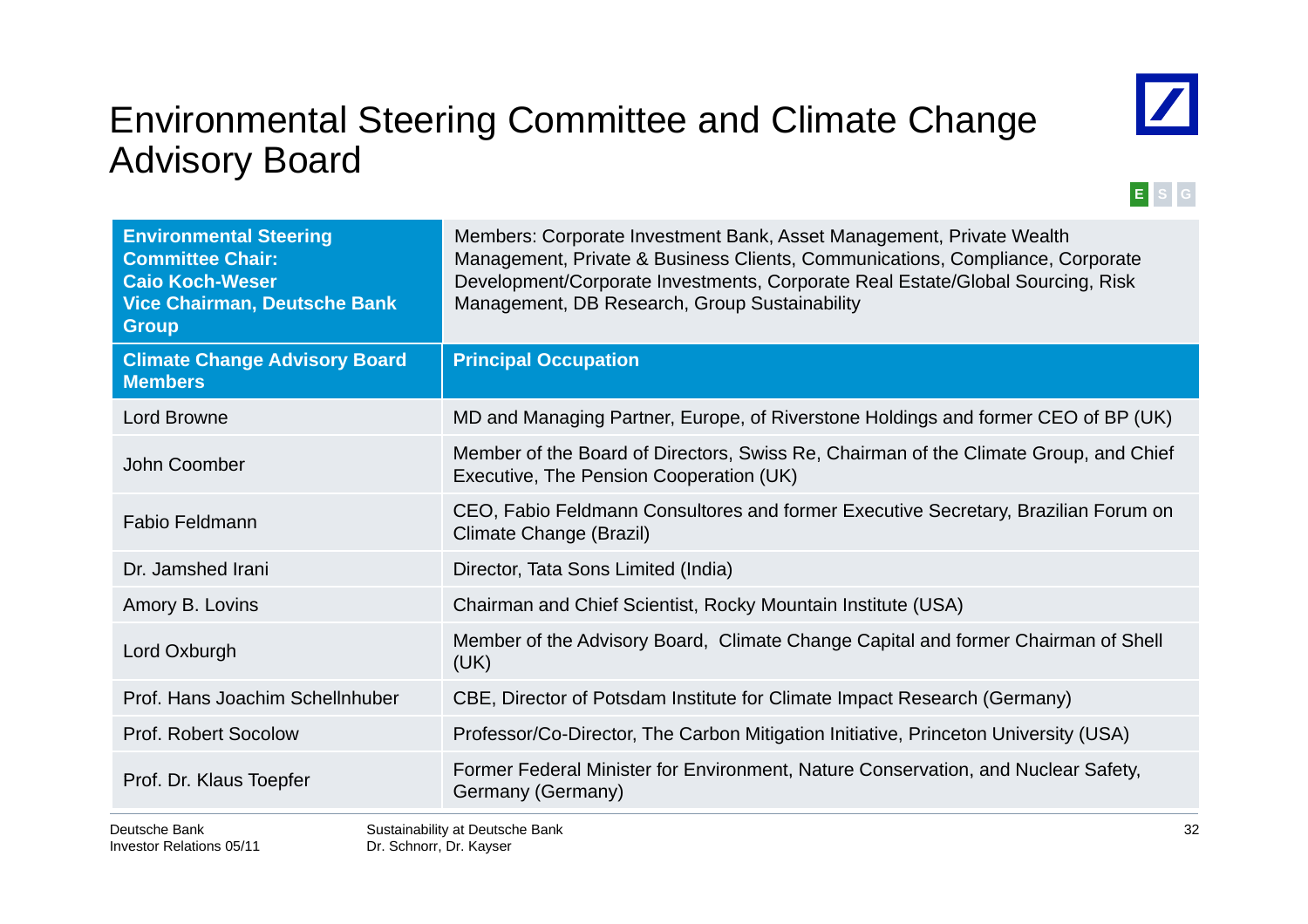### Solar Impulse – a sustainable investment in the future

#### 63 <sup>m</sup> wingspan, 12,000 solar cells, zero kerosene

- In 2013 "Solar Impulse" is due to set off on the first round-the-world flight of a manned solar aircraft
- Without using any fuel or emitting any pollutants, it will take off and fly for several days and nights – powered solely by the sun
- With "Solar Impulse" the two pioneers, Bertrand Piccard and André Borschberg, aim to draw attention to the huge potential of regenerative energy sources and to set in motion nothing less than a revolution in their use
- $-$  Deutsche Bank is proud to be a main partner of the pioneering project





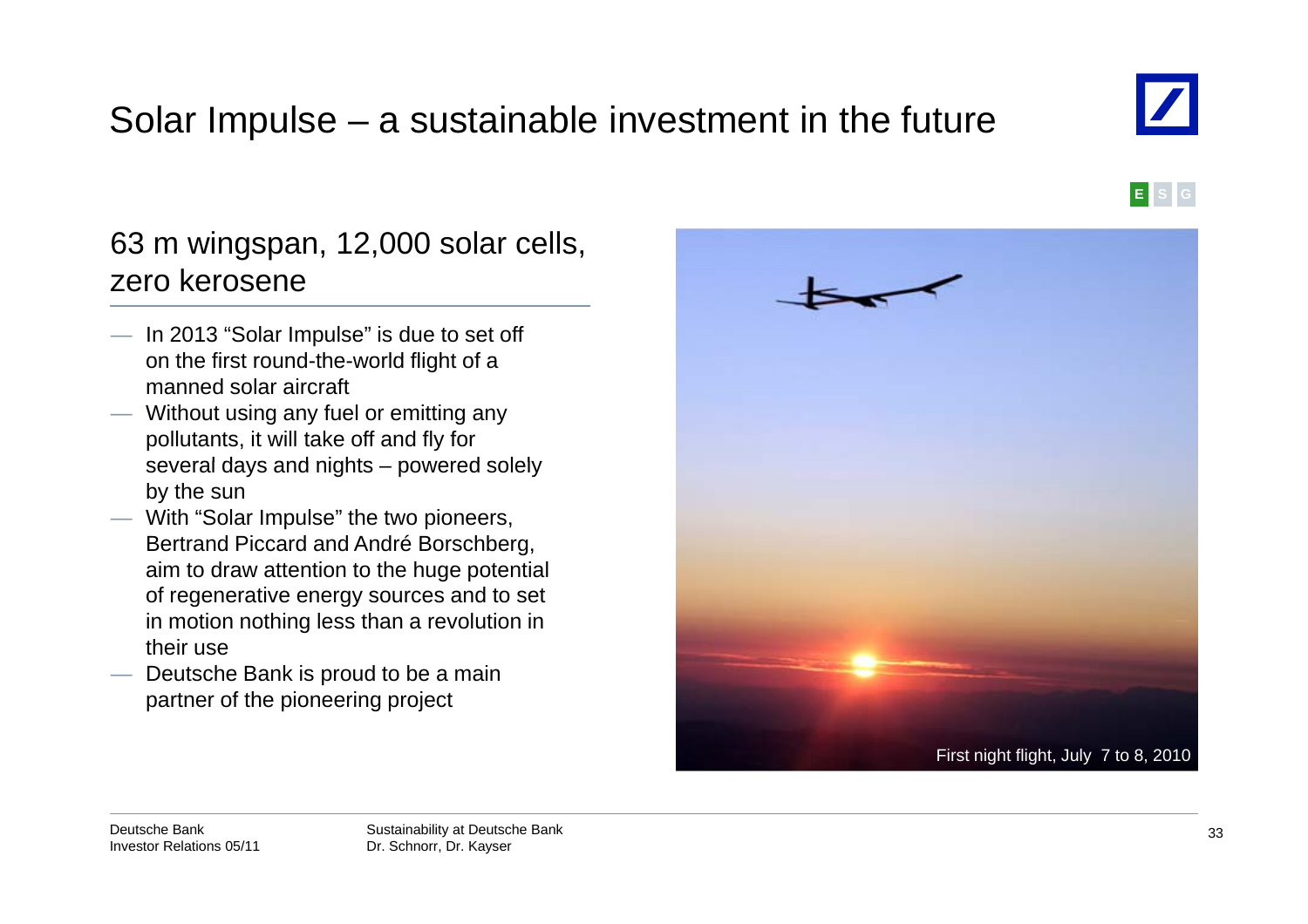### Microcredits – from philanthropy to the business case

Via Deutsche Bank approximately **USD 195 <sup>m</sup>** have been channeled to more than **110 microfinance institutions** in more than **47 countries** in the past twelve years. Result: aggregate loan volume of **USD 1.19 bn** has been granted to **2.6 m borrowers** so far.

#### **DB Microcredit Development Fund (DBMDF)**

 Since 1997 investment of USD 7.2 m in loans to 58 microfinance institutions in 33 countries

#### **Global Commercial Microfinance Consortium**

— Aggregate lending of USD 80.6 m; closed in 2005; 47 loans in 24 countries

#### **db Microfinance-Invest No. 1**

- Debt securities of Euro 60 m, issued in 2007 with EUR 38 m secured by Deutsche Bank's private clients, EUR 18 m by Kreditanstalt für Wiederaufbau and EUR 4 m by Deutsche Bank
- Money will be used by 20 microfinance institutions to grant at least 100,000 micro loans in 15 emerging and developing countries

#### **FINCA Microfinance Fund BV**

 Subordinated debt of USD 21.2 m, closed in 2009, raised for 7 affiliates of FINCA International, a microfinance for 7 affiliates of FINCA International, a microfinance<br>network

Deutsche BankInvestor Relations 05/11



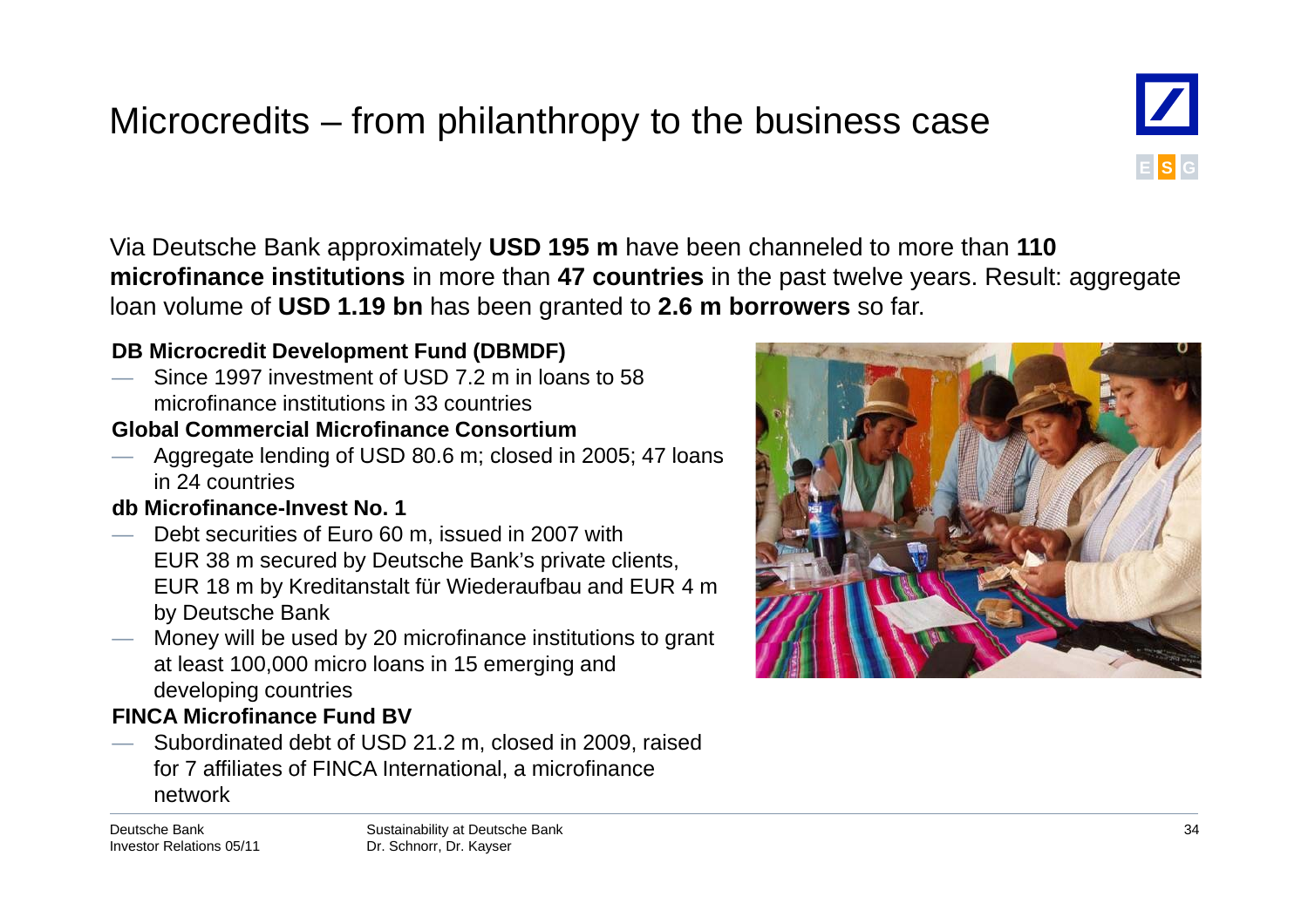### Human and labor rights



#### Human rights

- International guidelines (e.g. the World Bank Standards, the OECD Principles for Multinational Enterprises, the UN Global Compact Principles) are applied in our business
- Deutsche Bank's Code of Conduct requires to maintain equal opportunities by not discriminating based on age, disability, ethnic background, skin color, gender, pregnancy, sexual orientation and identity, nationality, religion, civil status, or any other characteristic
- In 2010 a human rights program to further raise consciousness will be raised

#### Labor rights

- Close and trusting collaboration with labor representatives is maintained<br>— International Labor Organization's (ILO) standards are strictly followed
- International Labor Organization's (ILO) standards are strictly followed
- Deutsche Bank's Vendor's Code of Conduct includes the recognition of equal opportunities and the right to collective bargaining and adequate minimum wage and benefits – in case of violation, we end the business relationship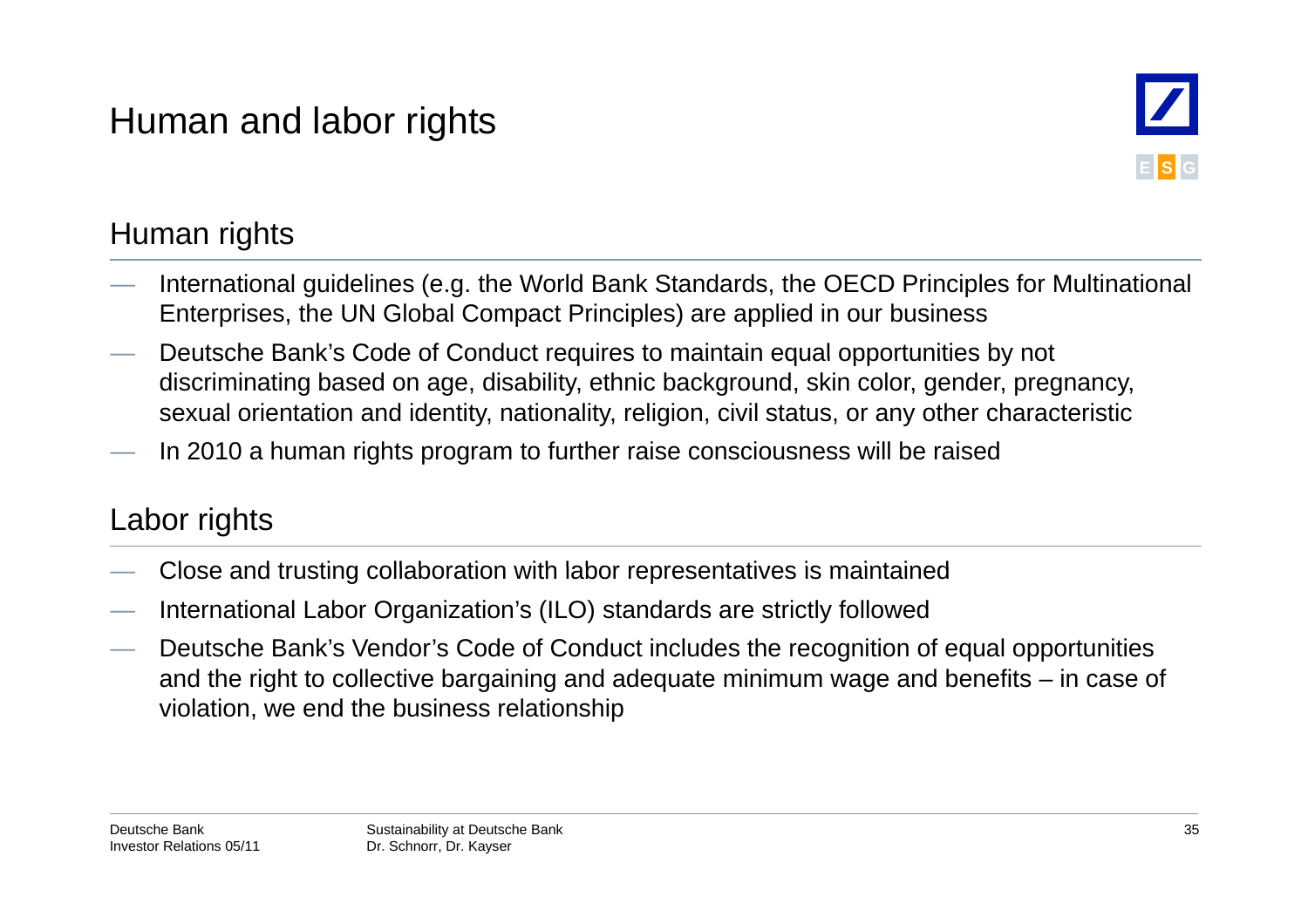## Operational environmental protection - our targets



**E S G**

| <b>Aspect</b>    | <b>Goal</b>                                                                                                                                                                                                                                                                                                                                                                 |
|------------------|-----------------------------------------------------------------------------------------------------------------------------------------------------------------------------------------------------------------------------------------------------------------------------------------------------------------------------------------------------------------------------|
| <b>Resources</b> | Carbon neutrality from 2013 onwards<br>Continuous increase of the renewable energy component (2010: 70 %)<br>Reduction of water use by a total of 100 million liters (2009/2010)<br>Reduction of energy consumption by a total of 30 million kWh (2010)                                                                                                                     |
| Technology       | Steady improvement of building technology<br>role model Deutsche Bank twin towers: reduction of $CO2$ emissions by 89 %<br>Quadruple the energy efficiency in our large data centers by the end of 2012<br>Halve the energy consumed by IT activities in our offices by the end of 2012                                                                                     |
| <b>Material</b>  | Increase use of environmentally friendly materials<br>Usage of FSC or PEFC certified paper<br>Halving the Group-wide consumption of printing and photocopy paper by the end of 2012<br>Inclusion of indirect carbon emissions coming from the supply chain into our calculations of<br>the carbon footprint (focus on contracts with energy providers and paper suppliers). |
| <b>Mobility</b>  | Increase use of video conferencing, stimulate lower carbon emission travel modes,<br>fostering carbon neutrality (business journeys, conferences)                                                                                                                                                                                                                           |
| <b>Employees</b> | Continuous raising of awareness<br>Energy awareness campaign, "Passion for the Planet" website, e-learning tool on<br>sustainability                                                                                                                                                                                                                                        |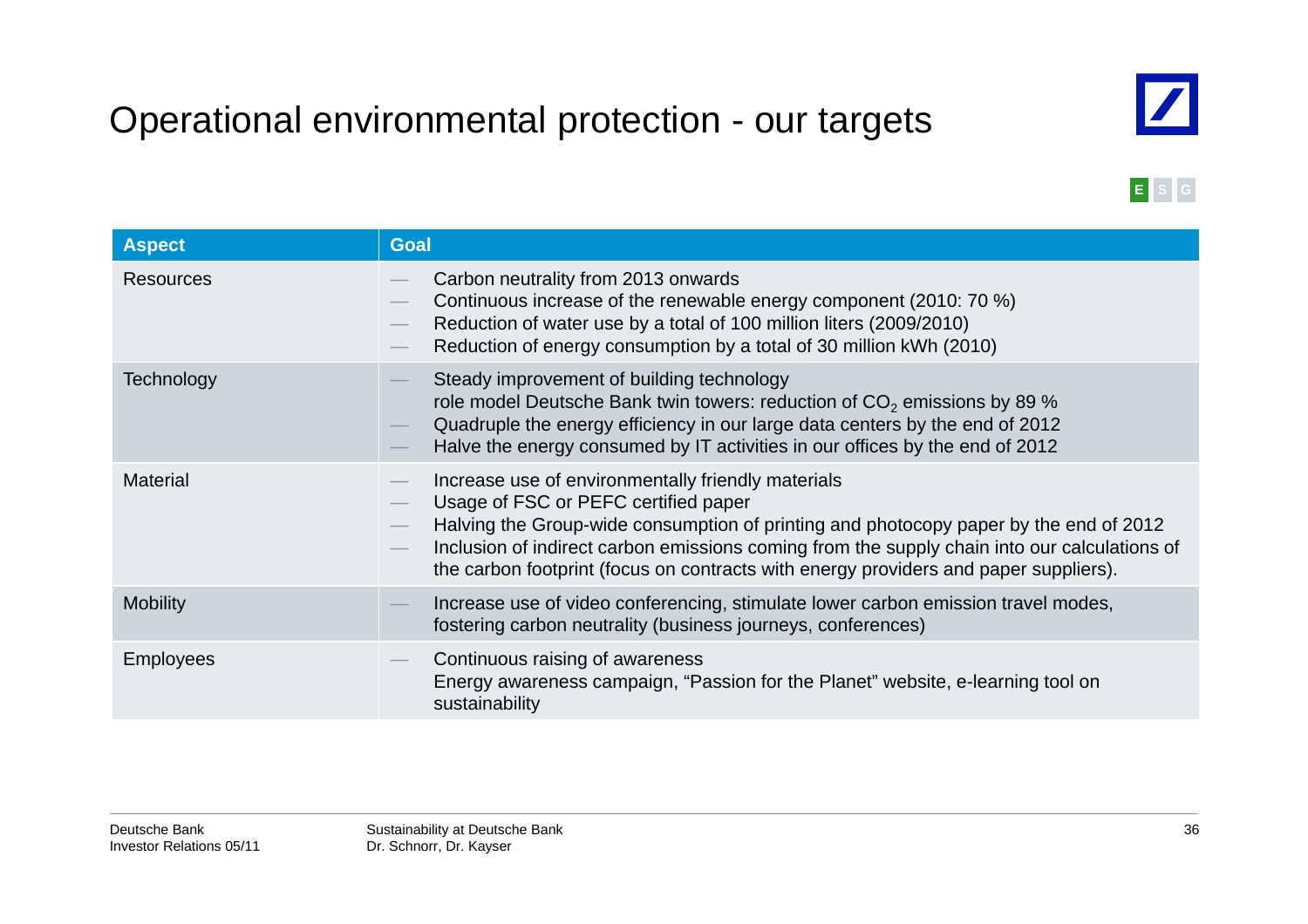#### Renewable Energy projects in our Asset Finance & Leasing business (I)





| firstwind.                                           |                                                                                 | SAG<br>Solarstrom                                        | <i><del>拿</del>KGAL</i><br>creating financial success                    | CARPEVIGO<br>nutze die kraft erneuerbarer energie                                                     |
|------------------------------------------------------|---------------------------------------------------------------------------------|----------------------------------------------------------|--------------------------------------------------------------------------|-------------------------------------------------------------------------------------------------------|
| <b>First Wind Energy LLC</b>                         | Wind Park Champagne,<br><b>France</b>                                           | Solarpark Rain GmbH & Co.KG<br>(Germany)                 | <b>European Solar Power Fund</b><br>Nr. 1 GmbH & Co.KG<br>(Germany)      | Carpevigo<br>Unternehmensgruppe<br>(Germany)                                                          |
| USD 50 million                                       |                                                                                 | EUR 10 million                                           | EUR 47.25 million                                                        | EUR 18.8 million                                                                                      |
|                                                      | Capacity: 12 MW                                                                 | Capacity: 4.2 MW                                         | Capacity: 10.8 MW                                                        | Capacity: 5.6 MW                                                                                      |
| Corporate Letter of Credit Facility                  | Share Deal with French<br>Investor, Project<br>Developer/Arranger               | Sole Lead Arranger, Sole<br>Bookrunner, Underwriter      | Project Finance-<br>Sole Lead Arranger, Sole<br>Bookrunner, Underwriterr | Project Finance-<br>Sole Lead Arranger, Sole<br>Bookrunner, Underwriterr                              |
| April 2010                                           | March 2010                                                                      | December 2009                                            | May 2009                                                                 | May 2009                                                                                              |
| $P$ RE<br>Systems                                    |                                                                                 | <b>Solar Parks</b><br>of Extremadura, S.L.               |                                                                          | LARIS                                                                                                 |
| <b>REpower Systems AG</b><br>(Germany)               | Solar Park Mallorca (Spain)<br>PASO S.L.                                        | Solar Park Extremadura<br>(Spain)                        | Wind Farm Banks Island<br>(Canada)                                       | 200 private & corporate<br>investors introduced and<br>covered by DB PWM Spain                        |
| EUR 600 million                                      | <b>EUR 65 Million</b>                                                           | EUR 270 million                                          |                                                                          | EUR 218 Million                                                                                       |
|                                                      | Capacity: 8.3 MW                                                                | Capacity 30 MW                                           | Capacity: up to 700 MW                                                   | Funding of 20 MW Photovoltaic<br>Solar Energy Park in El Bonillo,                                     |
| Syndicated Loan,<br>Joint Lead Arranger, Bookrunner, | Asset Deal with                                                                 | Project development and<br>equity placement to investors | Building Permit for a<br>Wind farm in Canada                             | Castillia La Mancha, Spain                                                                            |
|                                                      | Maltese Investor<br><b>Project Developer/Equity</b><br>and Senior Debt Arranger | Project Developer, Equity and<br>Senior Debt Arranger    | <b>Project Developer</b>                                                 | Sole Financial Advisor, Sole<br>Lead Arranger, Sole<br>Bookrunner, Underwriter of<br>senior bank debt |
| May 2009                                             | February 2009                                                                   | October 2008                                             | Ongoing                                                                  | <b>July 2007</b>                                                                                      |

Deutsche BankInvestor Relations 05/11

**Wind** 

Sustainability at Deutsche Bank Dr. Schnorr, Dr. Kayser

37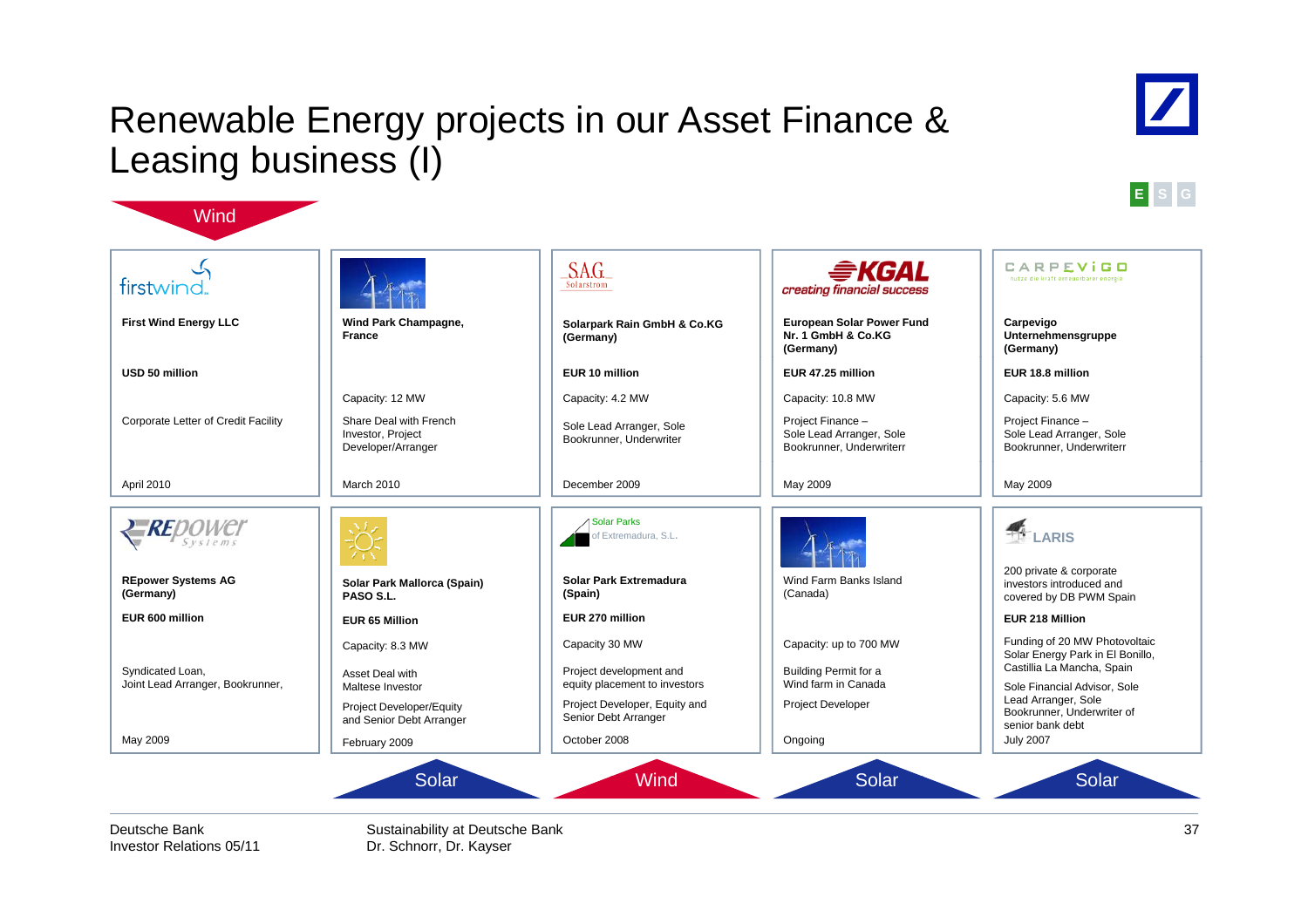### Renewable Energy projects in our Asset Finance & Leasing business (II)

**Wind** 





|                                           |                                                               |                                             | $4 + 56 =$                                              |                                   |
|-------------------------------------------|---------------------------------------------------------------|---------------------------------------------|---------------------------------------------------------|-----------------------------------|
| Windkraft GmbH & Co. KG<br>$N^{\circ} 25$ | <b>Offshore Wind Farm in Baltic</b><br>Sea, Ventotec Ost 2 KG | <b>Momerstroff SAS (France)</b>             | <b>DEE Deutsche Erneuerbare</b><br><b>Energien GmbH</b> | <b>Voltwerk Solar Return Fund</b> |
| <b>EUR 50 Million</b>                     | Capacity: 400 MW                                              | <b>EUR 15 Million</b>                       | Wind: up to 500 MW                                      | <b>EUR 54 Million</b>             |
| Capacity: 40 MW                           | Building Permit received in 2007,                             | Capacity: 12 MW                             | Solar: up to 30 MW<br>Biomass: up to 30 MW              | Capacity: 12 MW                   |
| Asset Deal with<br>Danish Investor        | Share Deal with Iberdrola<br>Revovables Offshore Dt. in 2010  | Asset Deal with<br>Maltese Investor         | Spain, Greece, Italy, Poland<br>Canada, USA             | Closed-End Solar Fund             |
| Arranger                                  | Project Developer/<br><b>Equity Arranger</b>                  | Project Developer/Arranger                  | Project Developer                                       | Co-Arranger                       |
| Duesseldorf 2007                          | 2007/2010                                                     | Duesseldorf 2006                            | Duesseldorf since 2004                                  | Duesseldorf 2005                  |
|                                           | MATRIX                                                        |                                             |                                                         |                                   |
| Windkraft GmbH & Co. KG<br>$N^{\circ} 24$ | <b>Matrix Capital Partners</b>                                | Windkraft GmbH & Co. KG<br>$N^{\circ}$ 1-21 | Eolec SARL (France)                                     | Evroenergiaki S.A. (Greece)       |
| <b>EUR 10 Million</b>                     | EUR 29 million                                                | EUR 324 Million                             |                                                         |                                   |
| Capacity: 6 MW                            | Capacity: 20 MW                                               | Capacity 222 MW                             | Capacity: approx. 100 MW                                | Capacity: approx. 100 MW          |
| <b>Asset Deal with Swiss</b><br>Investor  | Asset Deal with British<br>Investor                           | Closed-End Wind Energy<br>Funds             | French Wind Farms                                       | <b>Greek Wind Farms</b>           |
| Project Developer/Arranger                | Arranger                                                      | Initiator                                   | Project Developer                                       | Project Developer                 |
| Duesseldorf 2005                          | August 2004                                                   | Duesseldorf 1999 until 2004                 | France since 2003                                       | Greece since 2003                 |

Deutsche BankInvestor Relations 05/11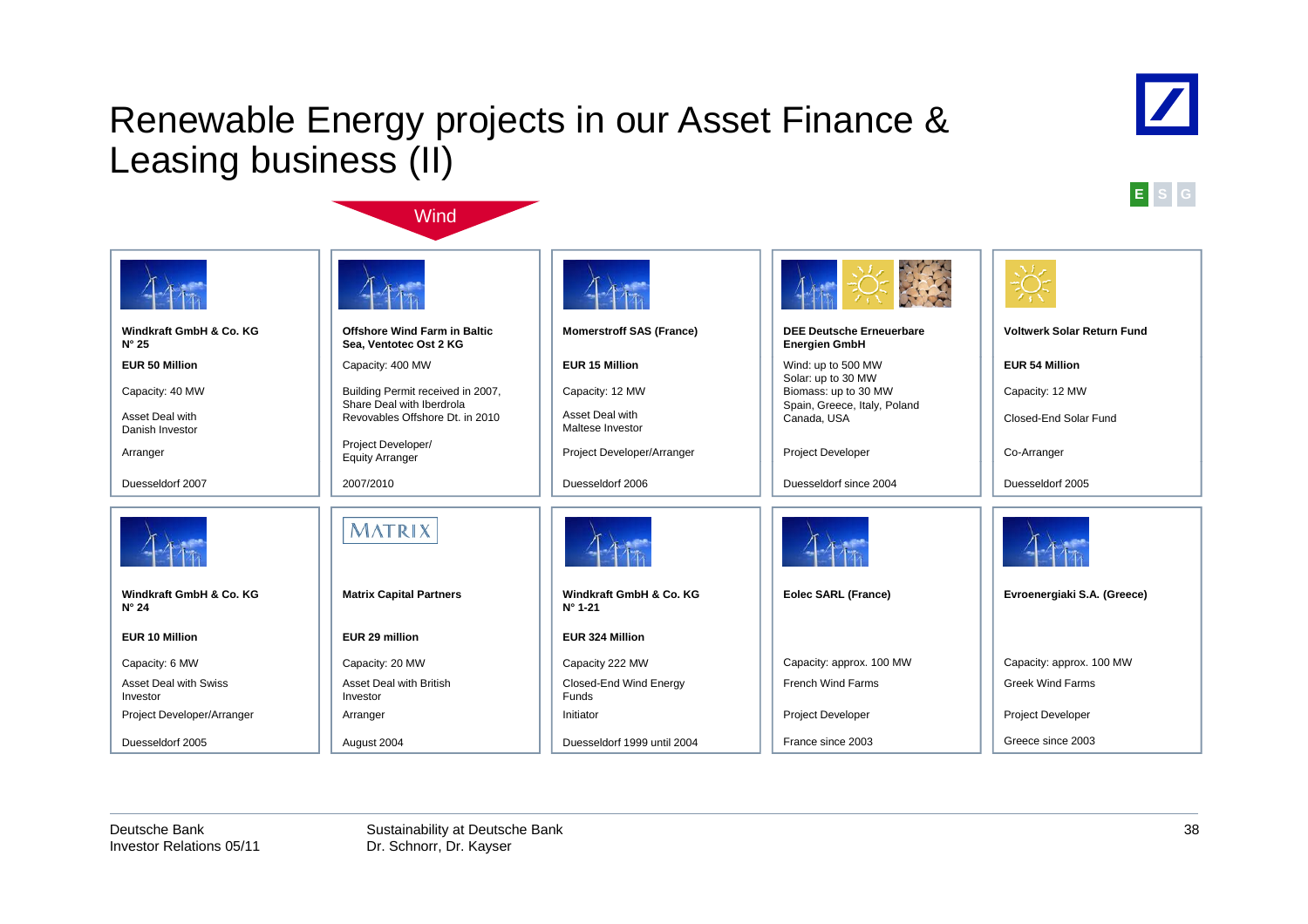## Dii: socio-political engagement in a large scale



**E S G**

#### Dii Concept Desertec Foundation was set u Concept

- Aims at supplying an important share of Continental Europe's total annual electricity demand by 2050 with electricity from clean solar and wind energy sources in  $\overline{\phantom{a}}$  Borda<br>MENA region DII GmbH MENA region
- Will conduct a study to elaborate a holistic power generation, transmission and storage concept which will optimize:
	- the levelized cost of green electricity delivered to Europe,
	- the impact on the environment,
	- energy safety and security, in addition to political and socio-economic aspects.
- $-\hspace{0.1cm}$  Based on the recommendations of the study Dii plans to implement solar and wind power generation assets, power transmission lines and utilization concepts for existing energy storage systems and/or build new storage systems
- $-$  Would require a multi-phased approach
- Deutsche Bank (and all of the other partners) actively support the work of DII by participating in working groups, political talks, presentations ao

p b y p

- Trans-Mediterranean Renewable Energy Cooperation
- German Association of the Club of Rome
- Royal Highness Prince Hassan of Jordan

- 12 founding members incl. Desertec Foundation
- more members will be added



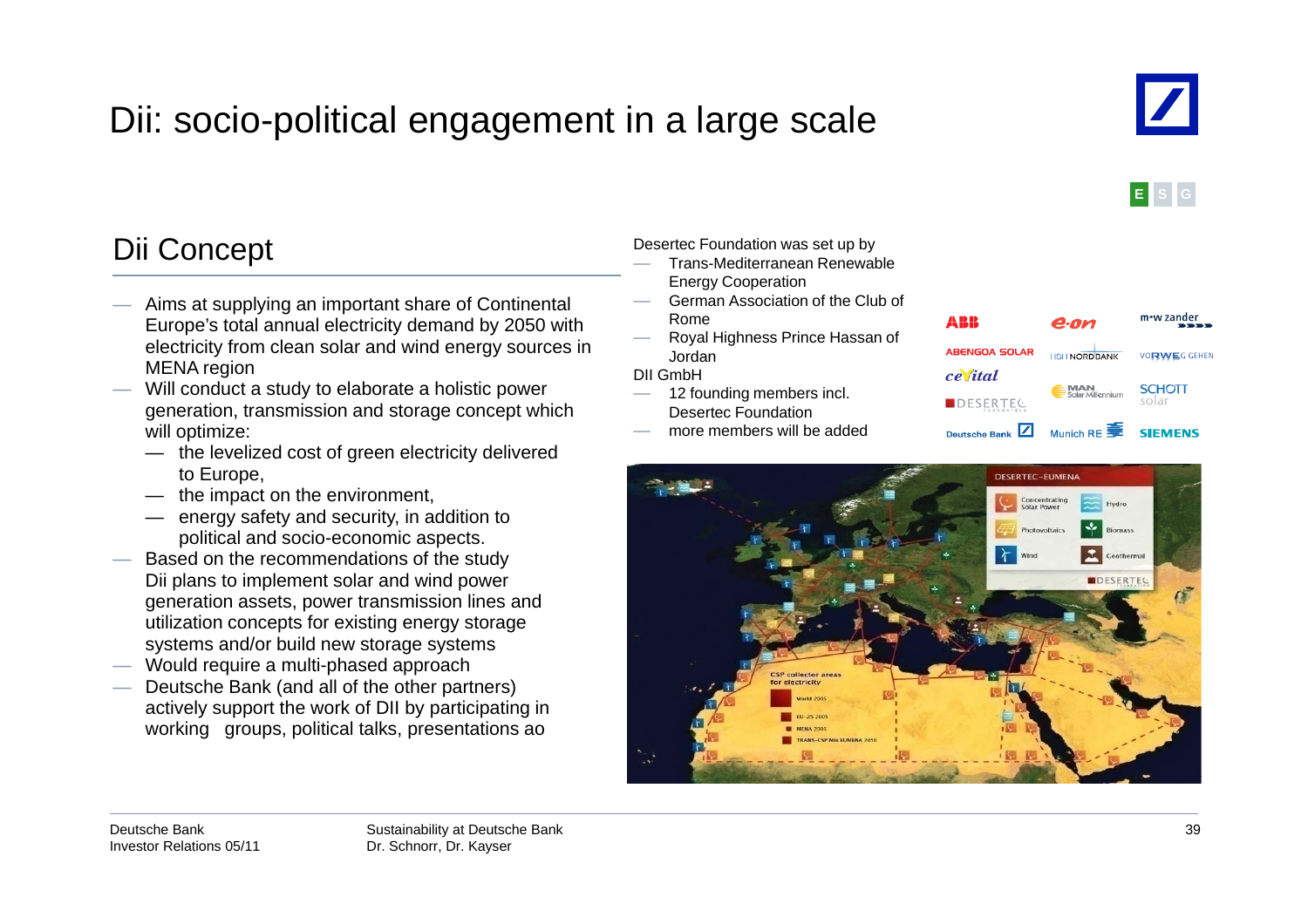### Listing of Deutsche Bank in SRI indices



| <b>Indices</b>                                                                                                          | <b>Listed since</b>                              | <b>Indices</b>                                                                                              | <b>Listed since</b>                |
|-------------------------------------------------------------------------------------------------------------------------|--------------------------------------------------|-------------------------------------------------------------------------------------------------------------|------------------------------------|
| <b>ASPI Index</b><br>ADVANCED SUSTAINABLE PERFORMANCE INDICES                                                           | 2001<br>(since<br>establishment<br>of the index) | <b>Ethical Index Euro</b><br><b>Ethical Index Global</b><br>E.Capital Partners                              | 2002                               |
| <b>Dow Jones STOXX</b><br><b>Sustainability Indices</b><br><b>DJSI EURO STOXX</b>                                       | 2001<br>(since<br>establishment                  | <b>Ethical Index Euro Tradable</b><br><b>Ethical Index Global Tradable</b>                                  | 2006                               |
|                                                                                                                         | of the index)                                    | <b>FTSE4GOOD Indices</b><br><b>FTSE4GOOD</b>                                                                | 2001<br>(since<br>establishment of |
| <b>Dow Jones Sustainability</b><br><b>World Index (DJSI World)</b><br><b>Dow Jones</b><br><b>Sustainability Indexes</b> | 1999<br>(since<br>establishment<br>of the index) | <b>Europe Index (EUR)</b><br><b>FTSE4GOOD</b><br><b>Global Index (USD)</b><br><b>FTSE4Good Index Series</b> | the index)                         |

Deutsche BankInvestor Relations 05/11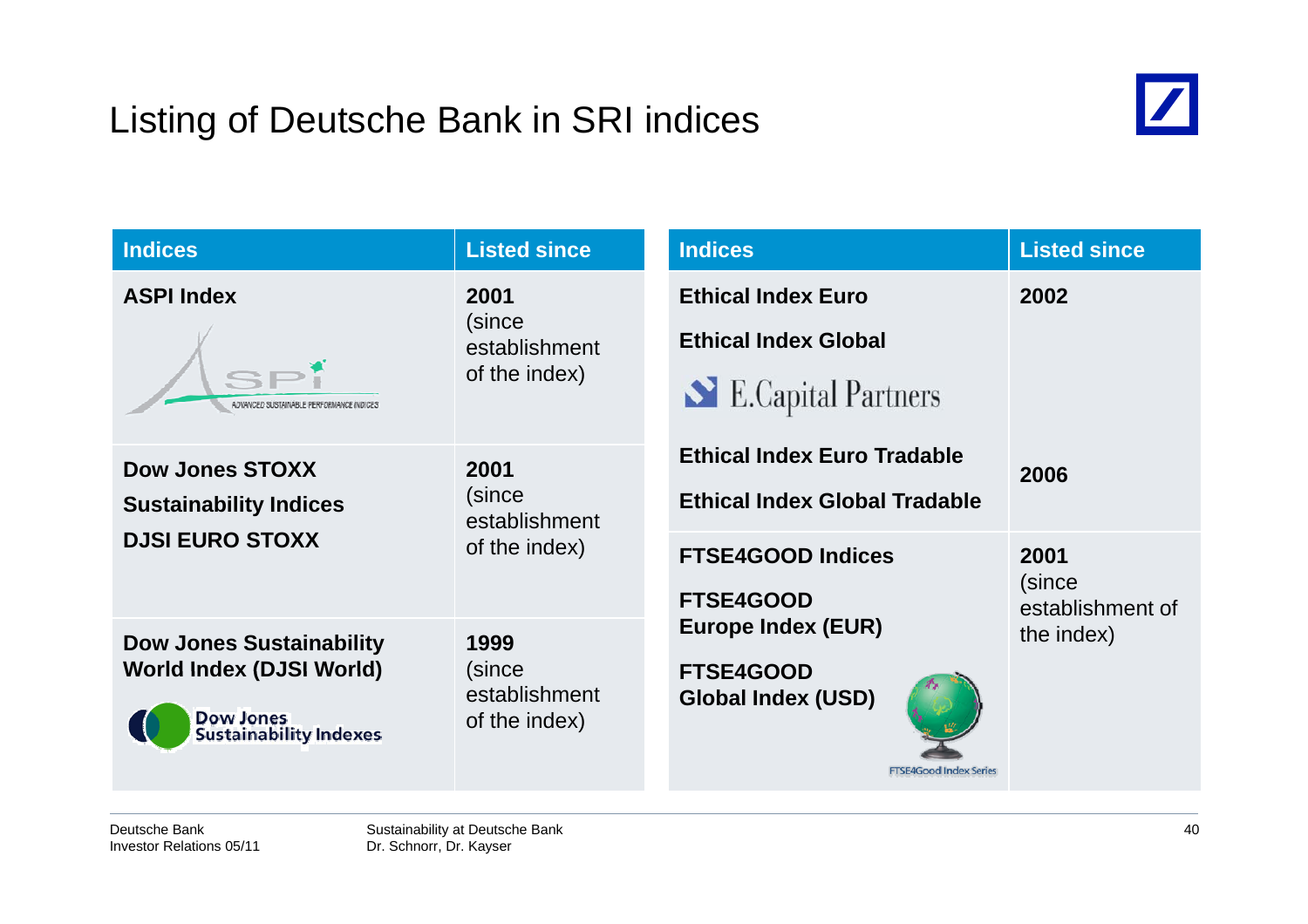### Global governance – our partnerships



| <b>Organization/Institution</b>                                | <b>Profile</b>                                                                                                                                                             |
|----------------------------------------------------------------|----------------------------------------------------------------------------------------------------------------------------------------------------------------------------|
| <b>UN Global Compact</b>                                       | UN initiated code of conduct for corporates: Principles regarding                                                                                                          |
| (since 2000)                                                   | human rights, labour, environment and anti-corruption                                                                                                                      |
| <b>UNEP FI</b>                                                 | Conceived at Rio Earth Summit                                                                                                                                              |
| (since 1992)                                                   | Specialist working groups                                                                                                                                                  |
| <b>Global Reporting Initiative</b><br>(since 2002)             | Multi-stakeholder initiative conceived in 1997<br>Promotion of reporting on economic, ecological, and social<br>performance of organizations                               |
| <b>Principles for Responsible Investment</b><br>(since 2008)   | Initiative of investors cooperating with UNEP FI and UN Global<br>Compact focused on applying ecological and social principles for<br>responsible investments              |
| <b>World Business Council for Sustainable Development</b>      | Global network of leading international companies out of several                                                                                                           |
| (since 2000)                                                   | industries                                                                                                                                                                 |
| Institutional Investors Group on Climate Change (IIGCC)        | Forum for pension funds and other institutional investors on                                                                                                               |
| (since 2008)                                                   | matters relating to climate change                                                                                                                                         |
| <b>Investor Network on Climate Risk (INCR)</b><br>(since 2008) | Network of investors and credit institutions aimed at promoting<br>an understanding of loan risks and investment opportunities<br>against the background of climate change |